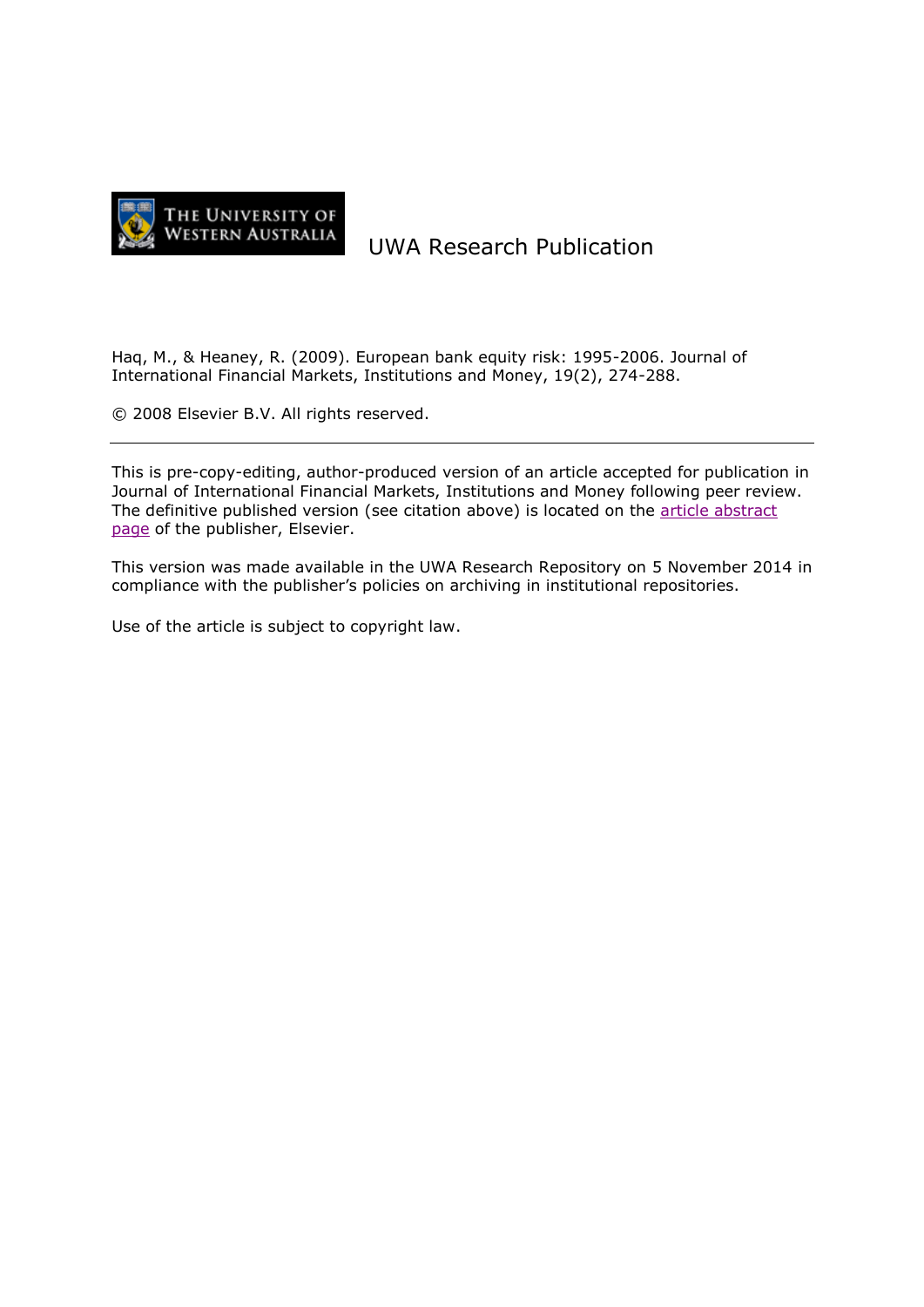## **European bank equity risk: 1995-2006**

Mamiza Haq $^{\rm a}$  , Richard Heaney $^{\rm a,*}$ 

*a School of Economics, Finance and Marketing, RMIT University, 239 Bourke street, Melbourne, Victoria, 3000, Australia.* 

This version: 17 December 2007

#### **Abstract**

We examine changes in bank equity risk following the formation of the Economic Monetary Union (EMU) in 1999. With the exception of Germany, we observe a decline in bank risk across euro-zone countries. Total risk decreased for 70% of the euro-zone banks in our sample with a statistically significant decrease in total risk observed for 51% of the sample. Similar results are found for idiosyncratic risk and systematic risk. These results are robust to financial crisis effects and test specification. Moreover, we find some evidence of a decrease in bank equity risk for a sample of neighbouring non-euro-zone European countries, consistent with the existence of some spill-over effects.

*JEL Classification : G2; G32*

*Keywords:* Economic Monetary Union (EMU); Banks; Euro-zone; Total risk; Systematic risk; Idiosyncratic risk

\* Corresponding author. Tel.:  $+ 61 3 9925 5905$ ; fax:  $+ 61 3 9925 5986$ . *Email addresses:* Mamiza.Haq**@rmit.edu.au** (**M. Haq**), Richard.Heaney**@rmit.edu.au (R.A. Heaney)**.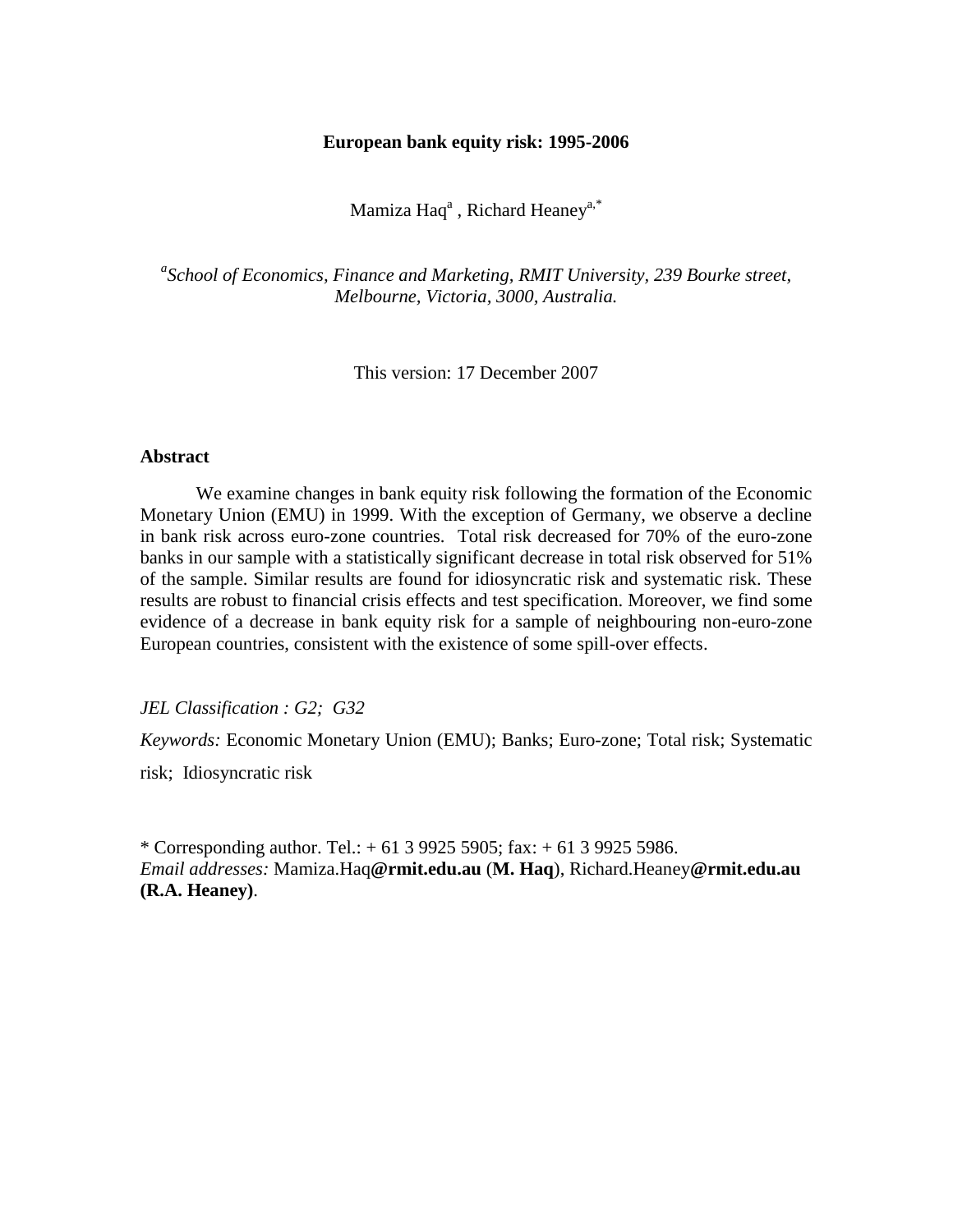## **1. Introduction**

This paper provides an empirical analysis of the impact on bank equity risk of Economic Monetary Union (EMU) and the accompanying deregulation and integration. The literature dealing with European banks provides little guidance concerning the impact of EMU on listed banks yet some fundamental economic changes accompanied EMU (Allen and Song, 2005). In particular, they find that euro-zone banks, compared with banks in Asia or the USA, exhibit greater levels of financial integration with the formation of EMU.

It is important to analyse the impact of EMU on bank equity risk because the banks play a key role in the allocation of resources, mobilisation of savings, diversification of risk. These institutions have an important impact on the profitability of investment and productivity of an economy (Francis and Hunter, 2004). Further, financial intermediaries such as banks are a major part of an economy in their own right. They influence the securities markets and promote economic growth by providing liquid financial markets. Banks also encourage diversification and specialization (Diamond and Dybvig, 1983). Further, change in bank equity risk with the EMU is important because changes in equity risk can have repercussions for investors, borrowers and regulators. While decreases in the systematic risk of equity may be associated with increased market value, an increase in idiosyncratic equity risk is also of importance to regulators who are very much concerned with the performance of individual banks.

The bank deregulation literature generally deals with USA banks and while it is found that deregulation can result in increased bank risk it can also foster better risk management (Houston and Stiroh 2006). Certainly, one objective of the EMU is to achieve greater levels of competition and it has been argued that a consequence of increased competition is increased bank risk as banks seek out more risky high yielding investments in order to maintain profit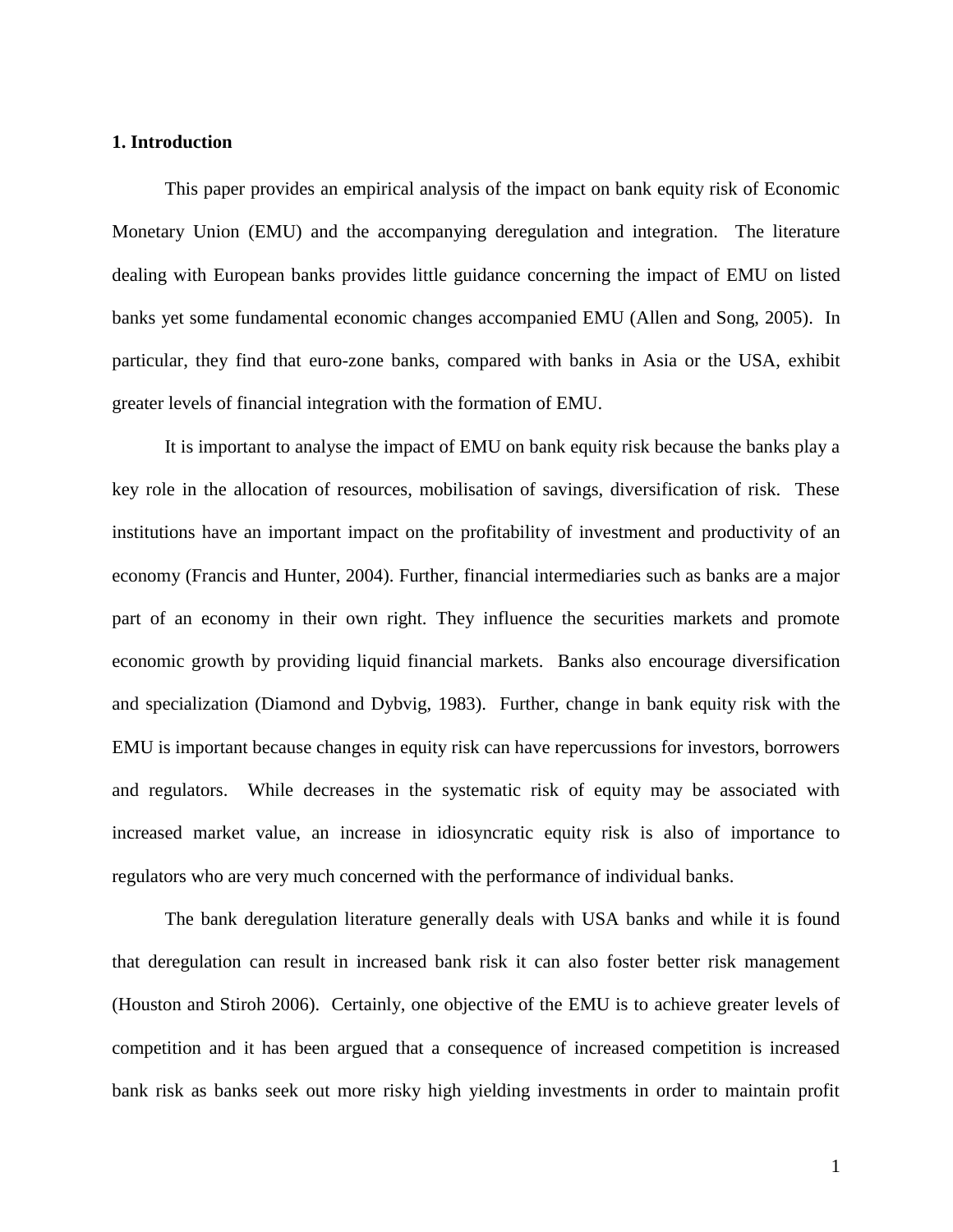margins (Bundt, Cosimano and Halloran, 1992, Park, 1994 and Galloway, Lee and Roden, 1997). Deregulation may also allow banks to diversify and this could result in reduced risks (Craig and Santos, 1997). Thus, the formation of EMU provides an opportunity to study the impact of EMU driven deregulation and economic integration on European bank equity risk.

Our analysis is based on bank share price data collected for all available European banks from Datastream over the period from January 1995 to April 2006. Three measures of equity risk (systematic risk, unsystematic risk and total risk) are estimated for each of the banks. We find bank equity risk generally decreases over the period, a characteristic not evident for the nonfinancial sector within the euro-zone countries. Further, there is some evidence of spill over effects with neighbouring non-euro-zone banks also exhibiting decreases in risk. Perhaps this is not surprising given the size of the financial markets that fall within the ambit of the EMU. One important exception is the German banking sector where bank risk increases are observed. In the following section we review the literature and develop hypotheses. The data and methodology are described in section 3 with results reported in Section 4. Results from robustness tests are reported in Section 5 and the key results of the paper are summarised and conclusions reported in Section 6.

## **2. Literature Review and Hypothesis Development**

The establishment of EMU has had a significant impact on the European bank industry in terms of competition and consolidation (Francis and Hunter, 2004 and Altunbas and Ibanez, 2004). The development of this new financial system with the introduction of the European Central bank (ECB) and Euro-bond market, along with the steps taken to harmonize and assimilate the securities markets, has given the banking system more opportunity to access funds.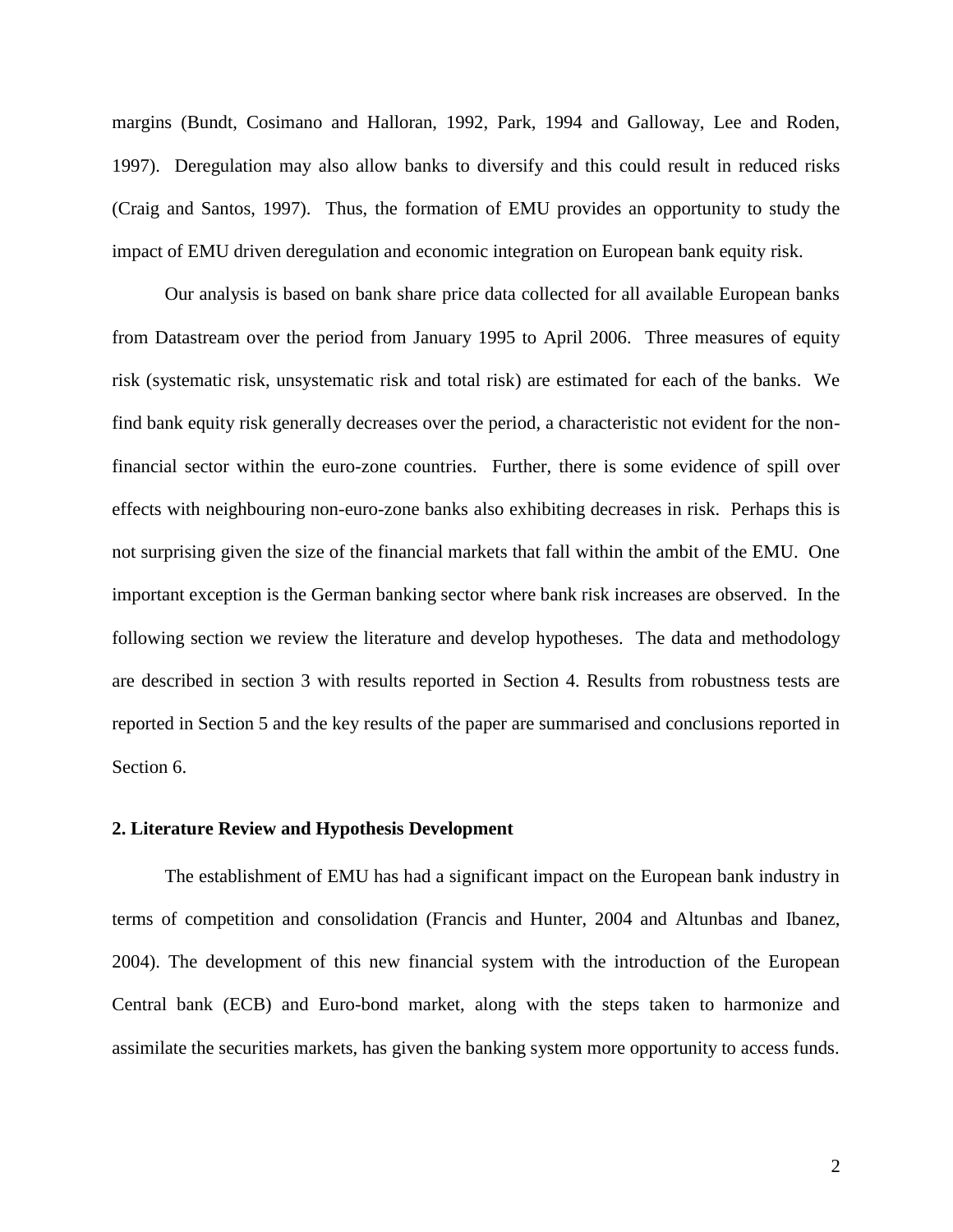Yet, there has been little change in the euro-zone banking legislation over the period of the study as much of the critical regulation was in place by 1992. The banking industry is often considered to be one of the more regulated industries with the impact of the Basel Accord, adopted in 1988 and designed to monitor bank risk exposures (Francis and Hunter, 2004) and the more recent European Union (EU) Bank Directives. While recent European bank crises have led banking regulators to be more cognisant of bank risk taking activity, it has been argued that the liberalization of the European banking industry via the abolition of interest rate restrictions, credit controls and barriers to entry (Francis and Hunter, 2004) may have allowed European banks to better deal with greater levels of competition and financial crises. Further, the formation of EMU may also have had a spill-over effect onto neighbouring non-euro-zone European countries. It is evident that the financial institution consolidation that has occurred with EMU has also played an important role in financial integration between euro-zone and non-eurozone countries and contributed to the integration of European financial markets more generally (Allen and Song, 2005).

The effect of EMU on the health of the European banking sector remains an important concern. Yet, the European banking literature offers little guidance as to the impact of EMU on the European bank equity risk. It is also important to note the increase in equity market comovement observed between euro-zone countries and neighbouring non-euro-zone countries (Allen and Song, 2005 and Bartram, Taylor, Wang, 2007).

We also note the recent takeover waves that have occurred in Europe with the formation of the EMU, particularly the dramatic increase in merger and acquisition activity from 1998 onwards. While it is possible that some common factor is responsible for both the change attributed to EMU and the observed increase in takeovers that has occurred with EMU this seems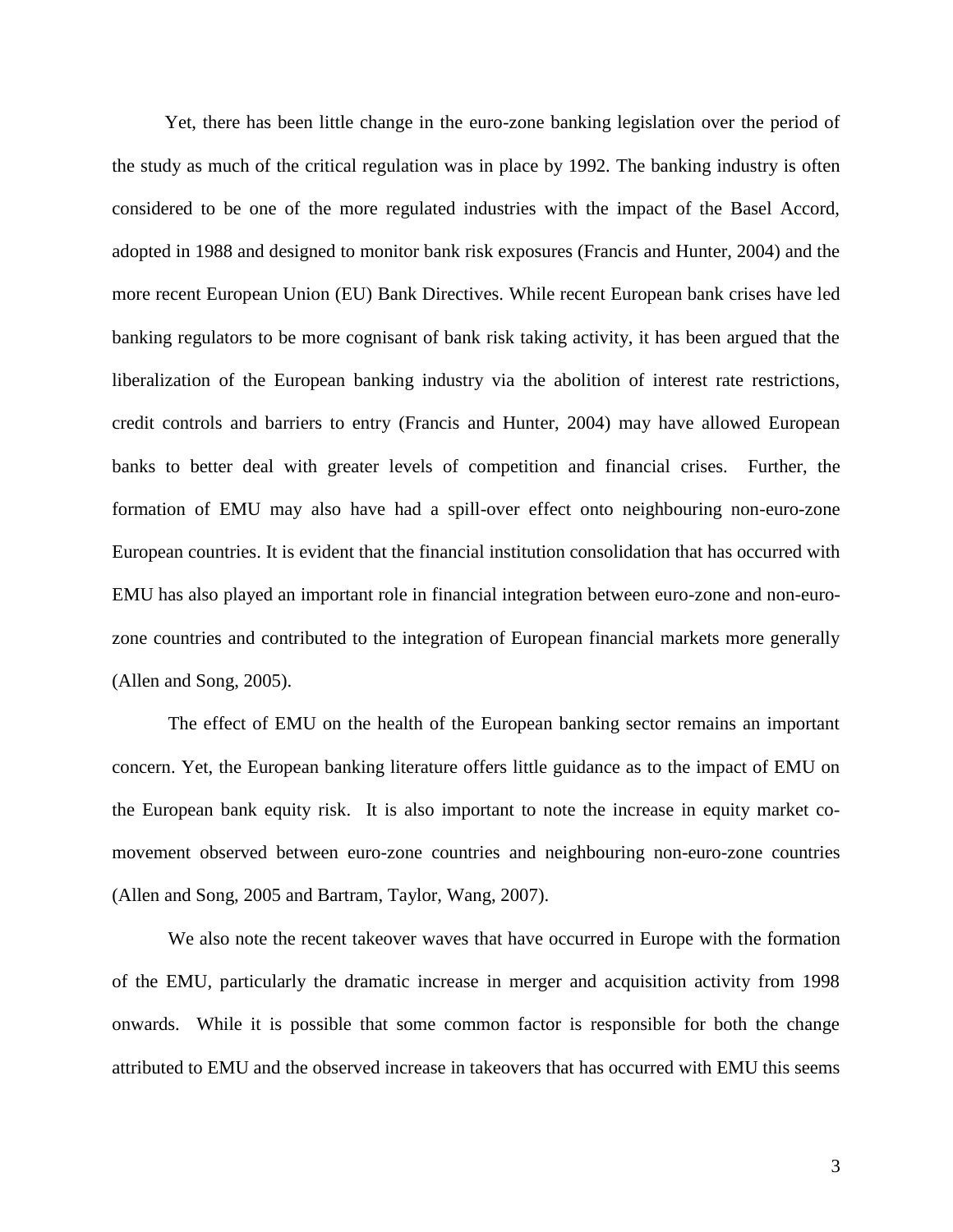unlikely.<sup>1</sup> Euro-zone bank consolidations have been quite profitable for the acquiring banks, particularly cross-border acquisitions, which have been simplified with EMU (Altunbas and Ibanez, 2004). Bank consolidation has also had a dramatic impact on the banking systems of a number of the individual euro-zone countries. For example, Staikouras and Koustsomanoli-Fillipaki (2006) report a 17% reduction in the number of credit institutions for the EU-15 group of nations over the period 1998 to  $2002$ .<sup>2</sup> Bank consolidation can lead to diversification, particularly with cross border acquisitions, and it is often argued that more extensive bank branching can result in reduced bank risk (Craig and Santos, 1997). In particular, Marco and Robles-Fernandez, (2007) provide evidence to support the argument that increased diversification led large Spanish commercial banks to lower their risk level.

Core objectives of the formation of EMU include increased competition and integration yet the greater competition arising from financial deregulation and integration may affect bank incentives for prudent risk taking. In this respect, Boyd and De Nicolo (2005) argue excessive competition leads to socially undesirable events such as bank runs, panics and, possibly bank crises leading to overall financial instability (Salas and Saurina, 2003, Galloway, Lee and Roden, 1997, Park, 1994 and Bundt, Cosimano and Halloran, 1992). These studies propose that increased competition increases bank costs and decreases bank income which encourages banks to undertake high risk, high yield projects in an effort to recover lost profit margin. However, it has been argued that deregulation of the US bank industry not only generated opportunities to increase risk but it also equipped the banks to control, share and manage risk (Houston and Stiroh 2006).

 $\overline{a}$ 

 $<sup>1</sup>$  The need to maintain bank franchise value could provide an alternative explanation for mergers and acquisitions.</sup> We would like to thank the referee for indicating this issue to us.

 $2$  While an increase in the number of credit institutions of 3.4% is reported for Greece, there was a 27% decrease in the number of credit institutions in Germany over the same period.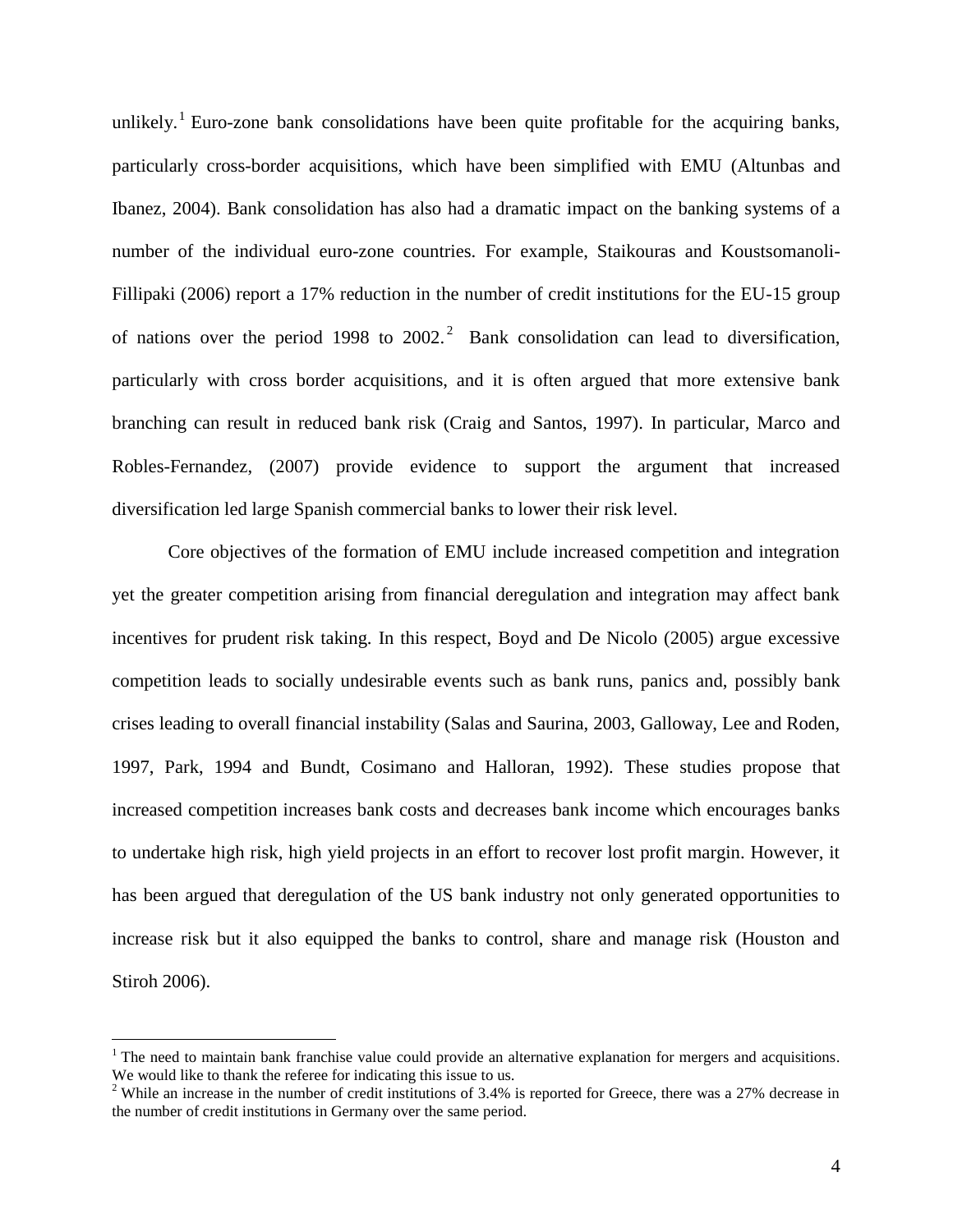Further, diversification arguments generally predict that bank risk decreases. Baele, De Jonghe and Vennet (2007), on European banks, show a non linear relationship between total risk and diversification though most European banks confirm that diversification can decrease total risk. In contrast, Demsetz and Strahan (1997) propose that despite large US bank holding companies being better diversified (than small ones) this does not necessarily lower their risk level. Hughes, Lang, Mester and Moon (1996) observe that increased diversification (geographic and/or depositor diversification), while correlated with decreases in the price of risk, may motivate US bank holding companies to undertake greater levels of risk to increase their returns. This leads to the total risk hypothesis with the prediction of either increased risk with greater competition and integration (Boyd and De Nicolo, 2005) or decreased risk with diversification (Craig and Santos, 1997).

*Null hypothesis:* No change in total bank equity risk *Alternate hypotheses:* Total bank equity risk (increases) decreases with EMU

Changes in total bank equity risk may be either due to changes in systematic or idiosyncratic risks. Therefore, it is also important to look into how systematic and idiosyncratic changes in the post-EMU period. With regard to idiosyncratic risk, it is possible that idiosyncratic risk may increase with the formation of the EMU. This could arise from diversification of bank activities and increased competition. With greater competition, banks may choose to increase leverage to increase profits but this will also increase idiosyncratic risk because the shareholders bear a greater share of cash flow risk of the firm (Campbell, Lettau, Malkiel and Xu  $2001$ <sup>3</sup>. Moreover, financial innovation linked to EMU may increase idiosyncratic risk (Stein 1987). It is also likely that derivative instruments could also increase

 $\overline{a}$ 

<sup>&</sup>lt;sup>3</sup> However, Campbell, Lettau, Malkiel and Xu (2001) find during 1990s the decrease in US corporate leverage led to an increase in idiosyncratic risk.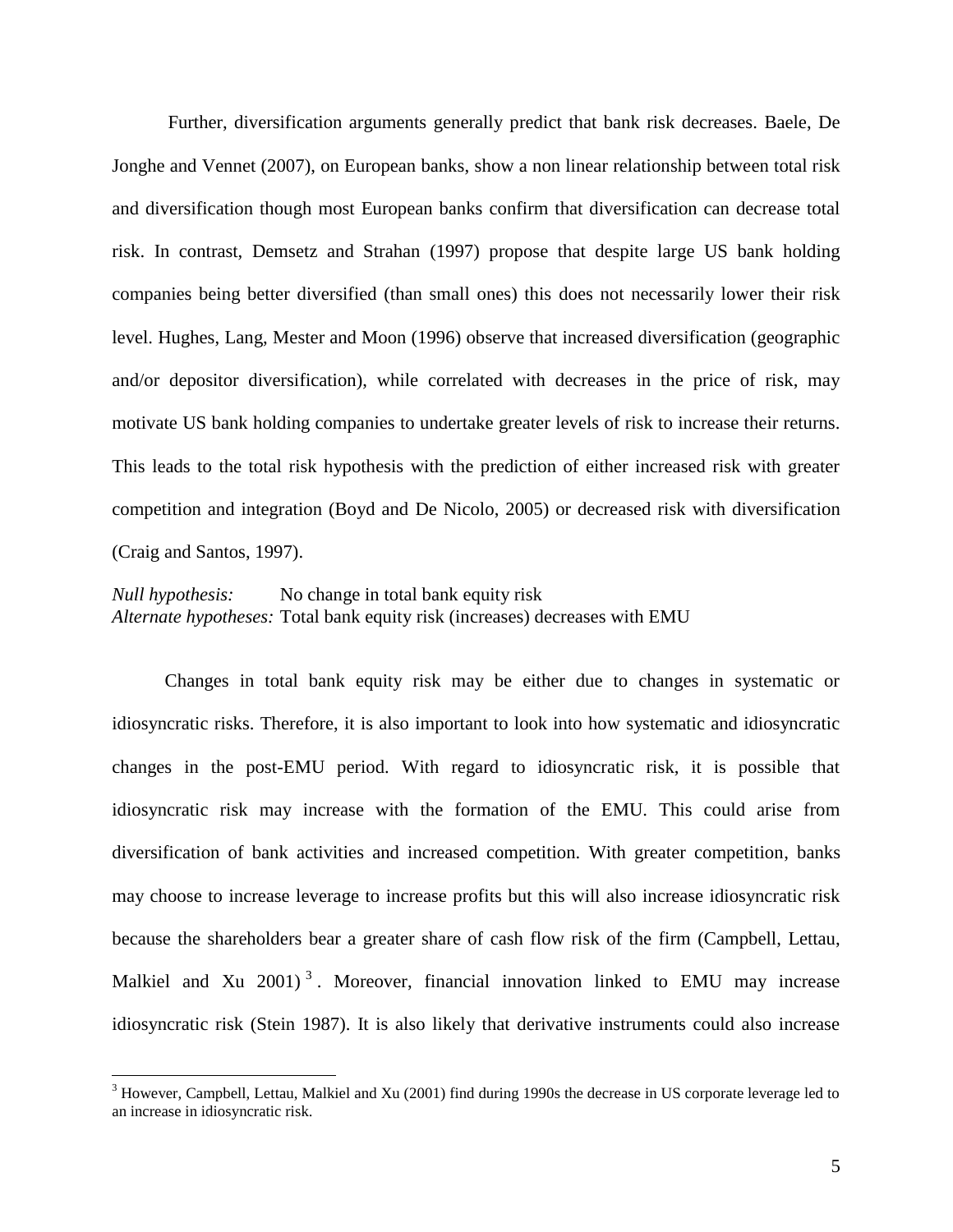bank idiosyncratic risk where troubled banks facing greater competition use derivatives to bolster profits but at the cost of increase bank risk (Dewatripont and Tirole 1995).

Yet, Altunbas and Ibanez (2004) suggest that large efficient European banks have tended to merge with relatively small and well-capitalized banks resulting in more diversified sources of income. This may help the European banks to decrease their idiosyncratic risk. Similarly, Baele, De Jonghe and Vennet (2007) find that most European banks confirm that diversification can actually decrease the bank idiosyncratic risk. Similarly for the US banks, it is evident that revenue diversification and ease of investment opportunities that arise from deregulation reduced the idiosyncratic risk of the US commercial banks after 1998 (Houston and Stiroh 2006). Thus, the formation of EMU has given the European banking industry the opportunity to diversify risk through varying their activities, which may allow banks to reduce their idiosyncratic risk. Again the literature is not clear on the expected change in risk with EMU and we formulate our second hypothesis.

*Null hypothesis:* No change in bank equity idiosyncratic risk *Alternate hypotheses:* Bank equity idiosyncratic risk (increases) decreases with EMU

With regard to systematic risk, we could expect that there will be a decrease in bank systematic risk as European bank concentration increases with increased domestic merger activity following the formation of EMU. It is often argued that domestic mergers lead to increased market concentration through reduced costs, reduction in branch overlap and increased market power. For example, Europe wide branching would lessen the risk of bank failure arising from unfavourable local economic conditions. Moreover, mergers can create an internal money market either through diversification or internationalization that aids banks in dealing with future macroeconomic shocks (Carletti, Hartmann and Spagnolo, 2006). In contrast, Baele, De Jonghe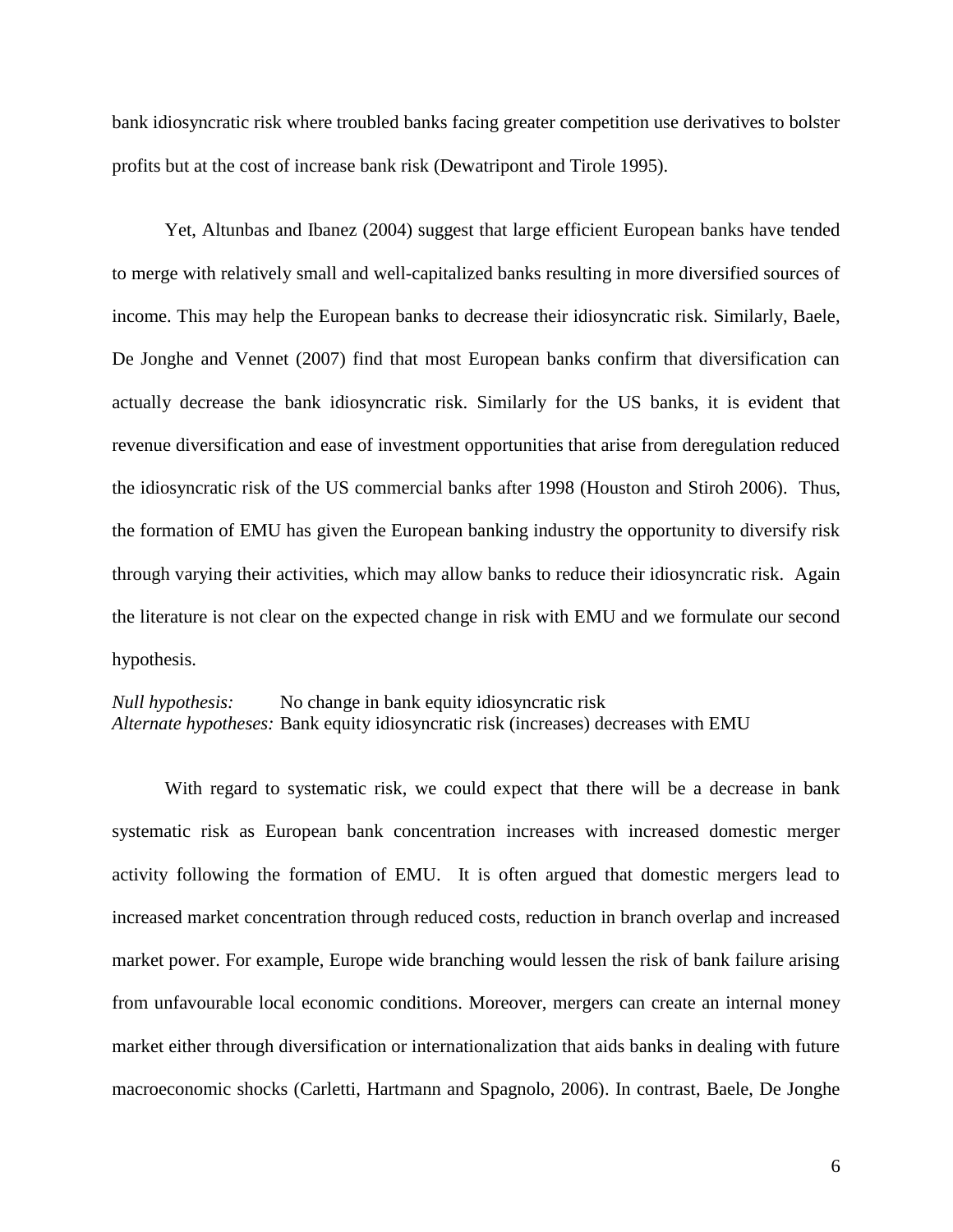and Vennet (2007) on European banks show that diversification can increase bank systematic risk. Deregulation (such as the Depository Institutions Deregulatory and Monetary Control Act 1980 introduced in the US) can also benefit bank shareholders resulting in a reduction in the systematic risk (Aharony, Saunders and Swary, 1988). Akihgbe and Whyte (2004) examine the long-term shift in risk after the passage of Gramm-Leach-Bililey Act 1999 in the US. They find that increased financial integration led to a decrease in bank systematic risk. In essence, financial integration can help the banking system to cope with local shocks through diversification (Strahan, 2006).

However, Smirlock (1984), in analysis of the impact of deregulation on US banks, shows that deregulation did not change average bank systematic risk in their samples of banks. Further, it is possible to argue that, bank systematic risk need not decrease with bank concentration. If mergers are cross-border mergers, then banks will spread their activities geographically and as a result banks may be more exposed to Europe wide shocks as distinct from country specific shocks. Furthermore, the easing of barriers to entry and exit and the increased competition that accompanies this may lead to banks investing in riskier projects. Since EMU, a number of investment banks have entered the euro-zone and there has been rapid development of the Eurobond markets and securities markets. This could lead to increased competition and may threaten future bank profitability. Based on the above discussion we can formulate our third and last of our hypotheses. Again, given the state of the literature we have no prior on the expected change in risk that will accompany EMU.

*Null hypothesis:* No change in systematic bank equity risk *Alternate hypotheses:* Systematic bank equity risk (increases) decreases with EMU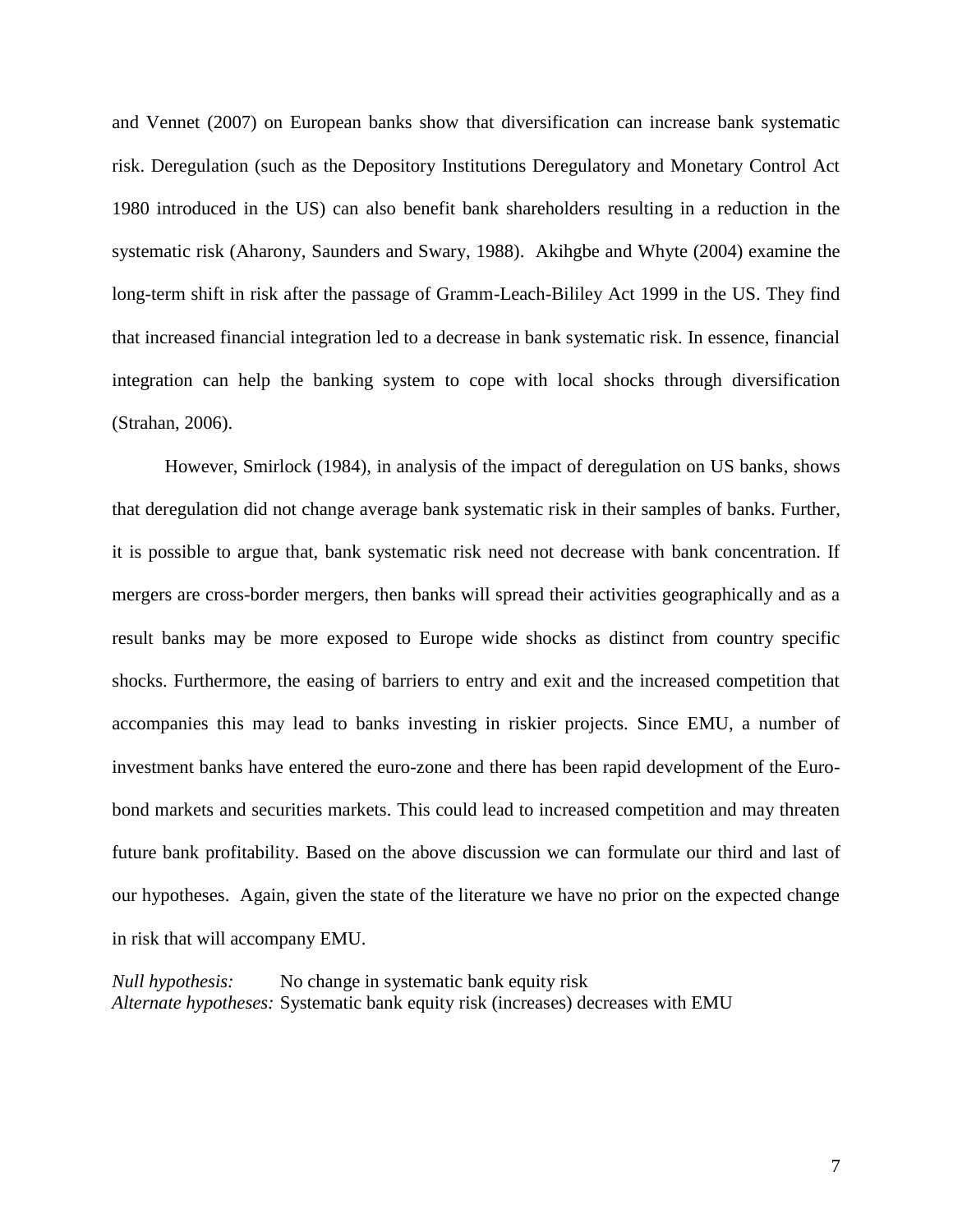## **3. Data and method**

 $\overline{a}$ 

We use monthly data obtained from Datastream to construct a sample of share returns for 96 euro-zone country banks<sup>4</sup> and 85 non-eurozone European banks<sup>5</sup> spanning the period from January 1995 to April 2006. This includes both the A and B shares for one Finnish bank. Thus, the total number of sample bank shares stands at 181. Our sample includes listed banks of different types such as commercial banks, savings banks and bank holding companies. The sample captures around about 80% to 100% of the banking industry aggregate market value for almost all the countries included in the analysis except for Austria and Norway, where there is some variation in the Datastream coverage of the banking industry over the study period.<sup>6</sup>

We calculate continuously compounded monthly returns for each of the banks and include both delisted and merged banks in our full sample. While some survivorship bias is inevitable with the individual bank based analysis the banking sector portfolios and FTSE banking indices reduces the impact of this problem as they are based on the bank population available at the end of each month though this also clouds much of the interesting individual bank level variation in risk. Euro-zone country bank equity returns are calculated using the Datastream data which is based on the ECU for the pre EMU period and euro for the EMU period. Local currency is used for non euro-zone country bank returns. In addition, we have extracted the MSCI individual country equity market indices, the MSCI Europe equity market

<sup>4</sup> The countries include Austria, Belgium, Finland, France, Germany, Greece, Ireland, Italy, Portugal, the Netherlands and Spain.

<sup>&</sup>lt;sup>5</sup> The countries include Denmark, Norway, Sweden, Switzerland and United Kingdom.

<sup>&</sup>lt;sup>6</sup> Our sample follows the Datastream banking index lists fairly closely. These indices are designed to cover around 90% of the aggregate market value of the sector and so this ensures our sample also attains good coverage of the sector aggregate market value for each country. Moreover, the ratio of total assets of the sample banks to the total assets of the individual country financial institutions was calculated for each of the EMU countries in our sample for the years from 1997 to 2006. The average of these ratios was then calculated for each of the countries and these ratios vary considerably from country to country. The total assets of the individual country financial institutions was obtained from the ESCB statistics following Goddard, Molyneux, Wilson and Tavakoli (2007). While we find that some ratios are as low as 20% on average (Austria and Finland), other ratios are considerably higher including France (54%), Greece (65%), the Netherlands (82%), Portugal (41%) and Spain (58%).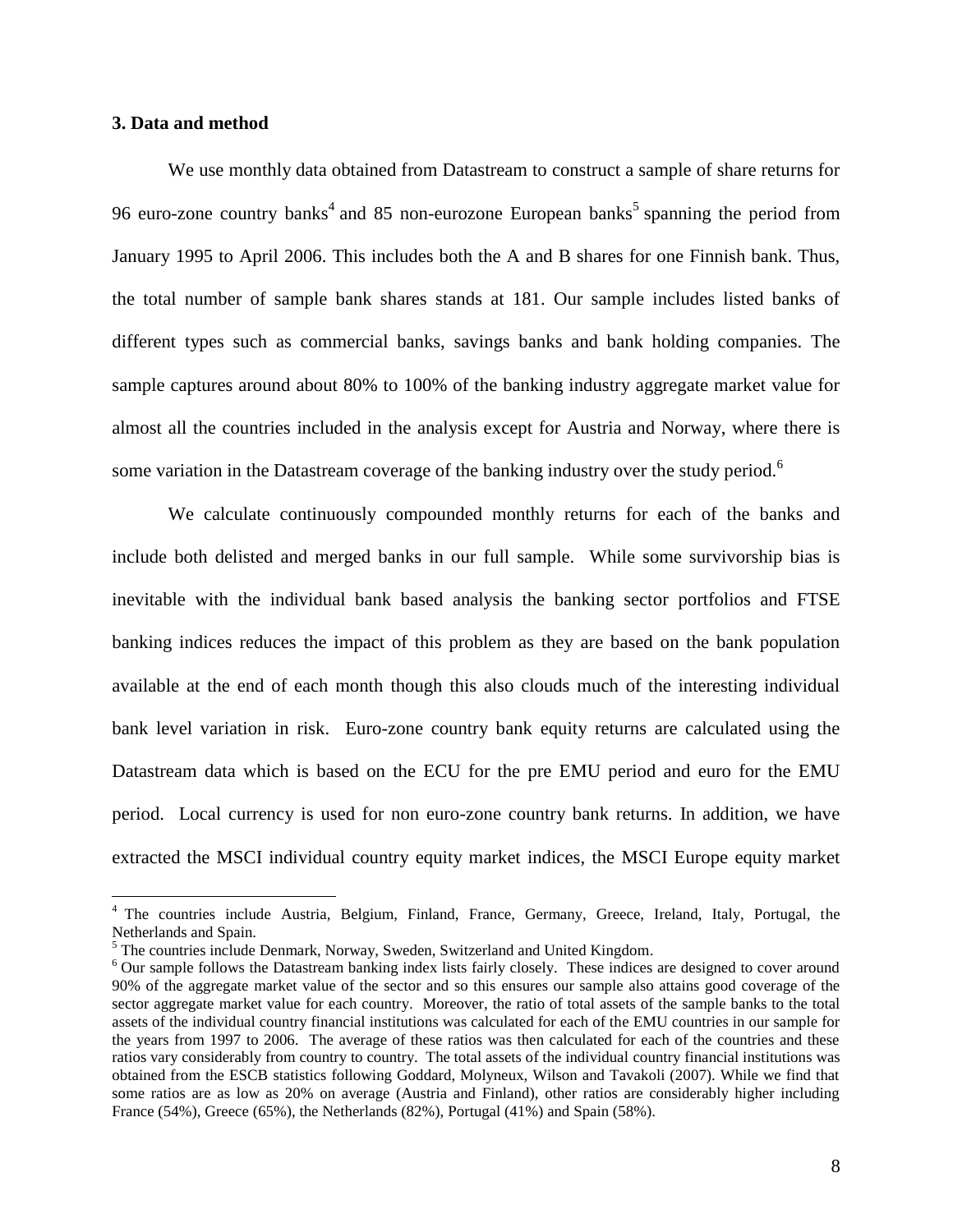index and the MSCI world equity market index from Datastream for estimation of systematic risk and idiosyncratic risk.

The descriptive statistics for the individual European Union based banks included in the study are reported in table 1. The mean monthly return ranges from 1% to 2% per month on average and volatility ranges from 4% to 17% per month. There is some variation in skewness and kurtosis across the countries with the maximum and minimum average monthly returns evident for Finnish banks.

#### [Insert Table 1 about here]

Our choice of equity risk measure follows the work of Bundt, Cosimano and Halloran (1992) and Smirlock  $(1984)$ .<sup>7</sup> We use the standard market model to measure systematic risk:

$$
\widetilde{R}_{it} = \alpha_i + \beta_i \widetilde{R}_{mt} + \widetilde{\varepsilon}_{it}
$$
\n(1)

where,  $\tilde{R}_i$  is the return of individual security at time period t,  $\tilde{R}_{m}$  is the return on an equity market index at time period t. The systematic risk estimate for each bank or portfolio of banks is captured by  $\beta_i$  (systematic risk) and  $\tilde{\varepsilon}_i$  is a random shock term. Following Binder (1985) and Bundt Cosimano and Halloran (1992) we extend the market model in equation (1) by introducing a dummy variable to capture the possibility of a structural change in systematic risk. In our analysis the dummy variable takes on a value of zero (0) for the months of January 1995

 $\overline{a}$ 

<sup>&</sup>lt;sup>7</sup> In addition, following Kane and Unal (1988), we use long-term government bonds as a proxy for the interest rate and include this variable in the regression model. This alternative model takes the form:

 $\widetilde{R}_{it}$  =  $\alpha_{pre} + \beta_1 D_t + \beta_2 \widetilde{R}_{mt} + \beta_3 \widetilde{R}_{mt} D_t + \beta_4 I_t + \widetilde{\varepsilon}_{it}$ 

where,  $I_t$  = monthly change in the interest rate on a 10 year government bond and  $\beta_2$  = pre-euro beta,  $\beta_3$ = changes in systematic risk and  $\beta_4$  = interest rate risk. Given there is little change in the results using this model we do not report these results separately in this paper.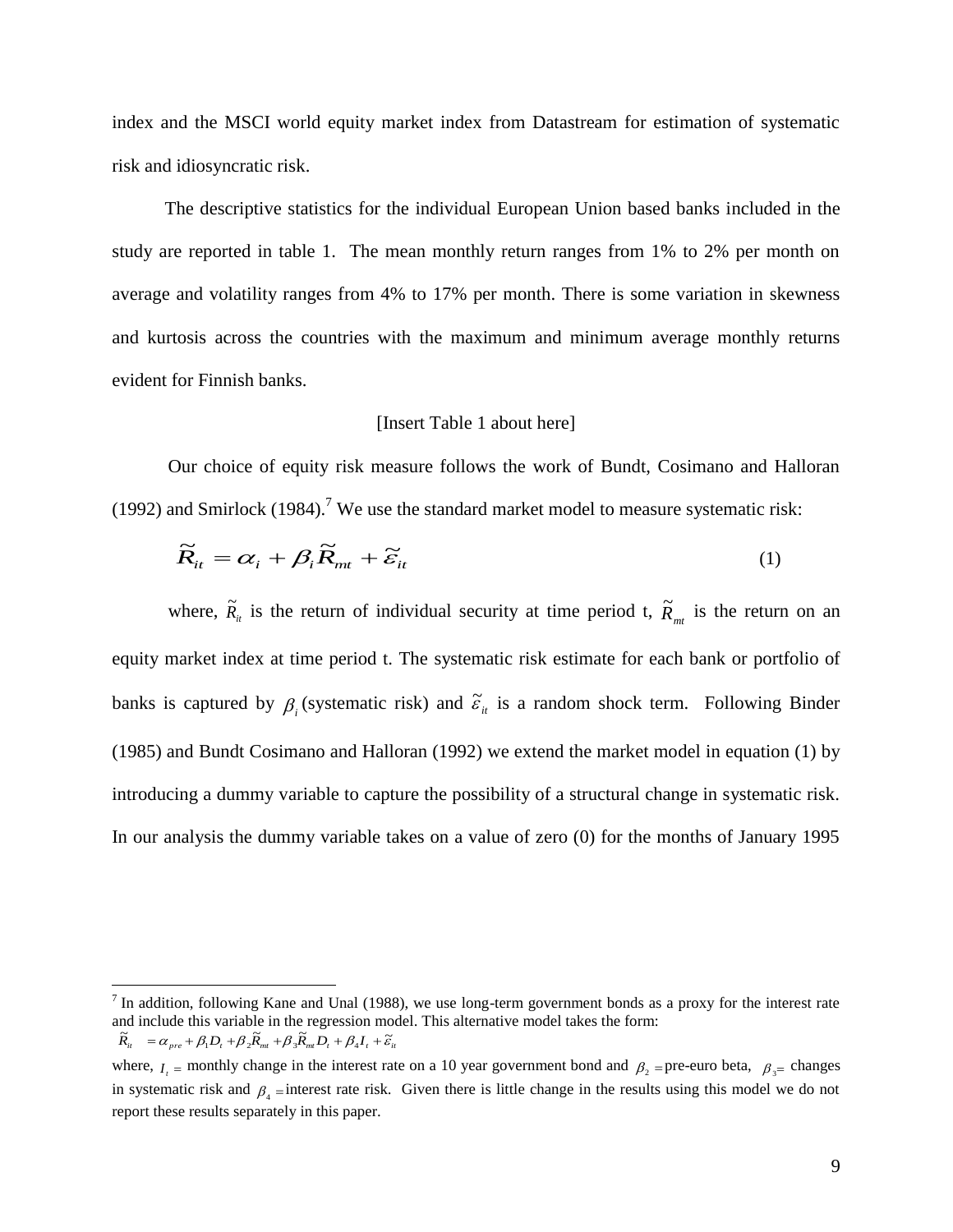to December 1998 and a value of one (1) from January 1999 to April  $2006$ .<sup>8</sup> The model is written as:

$$
\widetilde{R}_{it} = \alpha_{pre} + (\alpha_{post} - \alpha_{pre})D_t + \beta_{pre}\widetilde{R}_{mt} + (\beta_{post} - \beta_{pre})\widetilde{R}_{mt}D_t + \widetilde{\varepsilon}_{it}
$$
\n(2)

Where  $D_t = 0$  pre-euro period January 1995 - December 1998 and  $D_t = 1$  post -euro January 1999 – April 2006. This model is estimated using individual bank returns as well as the returns from both an equally weighted bank portfolio and a market-value weighted bank portfolio. We also apply equation (2) to FTSE bank indices for each country to assess the robustness of the results, though there is little change.

Total risk of the individual banks, as well as the bank portfolios, is estimated using the following equation:

$$
\sigma_{ri}^2 = 1/N \sum_{t=1}^{N} (R_t - \overline{R})^2
$$
\n(3)

where,  $\sigma_{ri}^2$  is the variance of the return for bank *i*,  $R_i$  return of bank *i* and  $\overline{R}$  average return of bank *i.*

We measure idiosyncratic risk using the following equation:

 $\overline{a}$ 

$$
\sigma^2_{\phantom{2}ri} = \beta^2 \sigma^2_{rm} + \sigma^2_{\varepsilon} \tag{4}
$$

where,  $\sigma_{ri}^2$  is the total risk or variance of the bank returns for bank i,  $\sigma_{\varepsilon}^2$  is the idiosyncratic risk of the bank returns and  $\beta^2 \sigma_{rm}^2$  is the systematic risk of individual banks and bank portfolios. We rearrange equation (4) to estimate the idiosyncratic risk (Bundt, Cosimano and Halloran, 1992) for individual banks as well as the equally weighted and the market value weighted bank portfolios and the FTSE indices.

<sup>8</sup> One exception is Greece where we use January 1995- December 2000 as the pre euro period and January 2001 – April 2006 as the post euro period.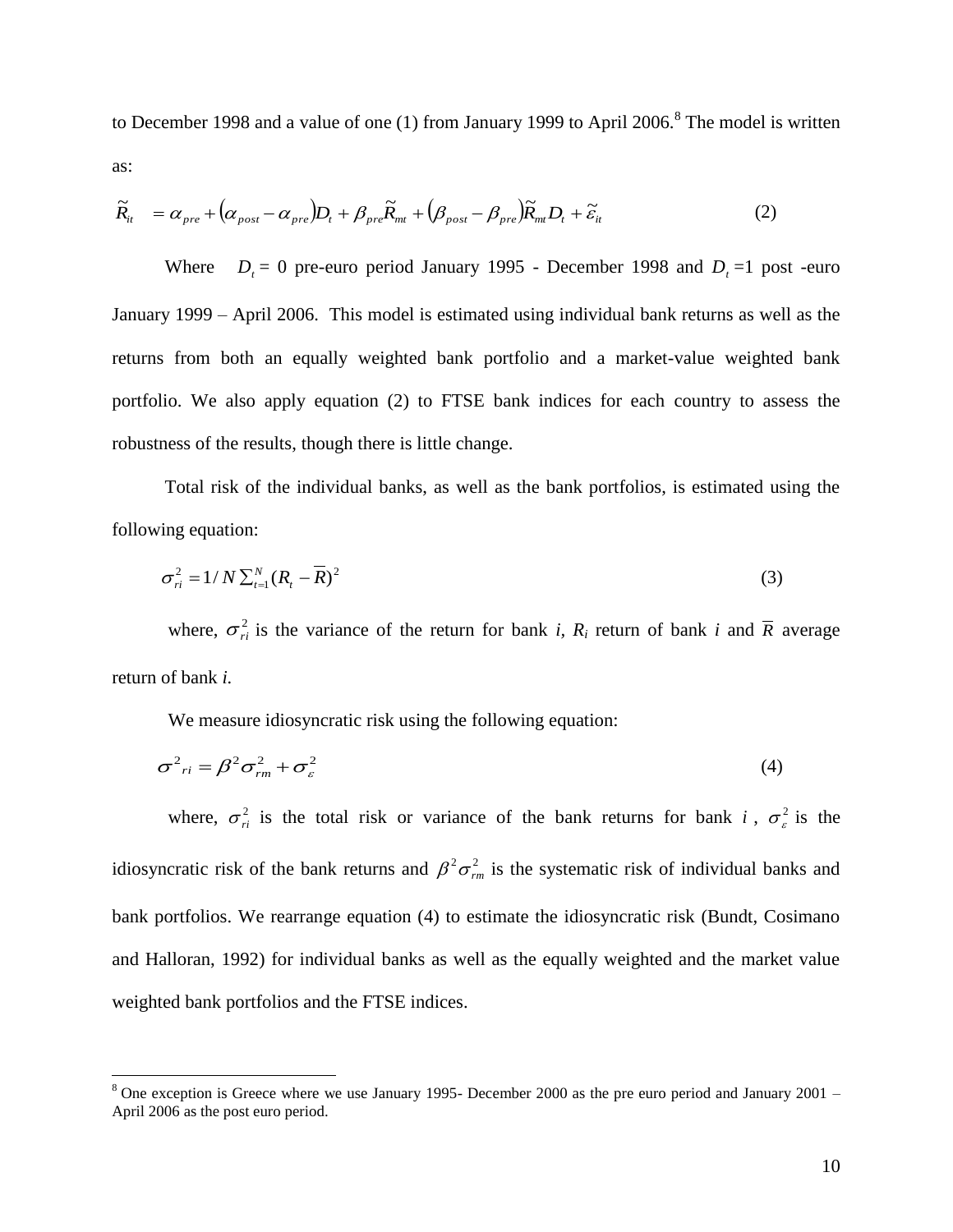$$
\sigma_{\varepsilon}^2 = \sigma^2_{ri} - \beta^2 \sigma_{rm}^2 \tag{5}
$$

We report total risk and idiosyncratic risk in terms of standard deviation in our results to simplify interpretation.

# **4. Results**

 $\overline{a}$ 

It is important to first identify whether the changes in risk are economy wide movements or whether these shifts in risk are more localised. We estimate total risk, idiosyncratic risk and systematic risk for the European non-financial sector and the European banking sector using equity market indices provided by Datastream. The MSCI European and world indices are used to capture market effects. While changes in risk that occur with EMU are not generally statistically significant at this very broad European economy level we note in Table 2 that banking sector risk generally falls while non-financial sector risk generally rises.<sup>9</sup>

#### [Insert Table 2 about here]

Given our interest in the euro-zone banks we narrow this analysis further, comparing the euro-zone banking sector with the non-financial sector for each of the countries, Austria, Belgium, Finland, France, Germany, Greece, Ireland, Italy, Netherlands, Portugal and Spain. As can be seen from the counts that are reported in table 2 for the MSCI European index based calculations, a majority of the country bank sectors exhibit decreased risk with EMU, while increases and decreases are fairly evenly spread amongst the individual euro-zone country nonfinancial sectors. For example, if we focus on total risk we observe decreases (increases) in six (five) of the eleven country non-financial sectors with only three of these being statistically significant at the 10% level or better. Yet, we note that for the bank sectors in these countries there are decreases (increases) in seven (four) of the eleven countries and in six of these seven

<sup>&</sup>lt;sup>9</sup> We thank the reviewer for suggesting that we undertake this higher level analysis.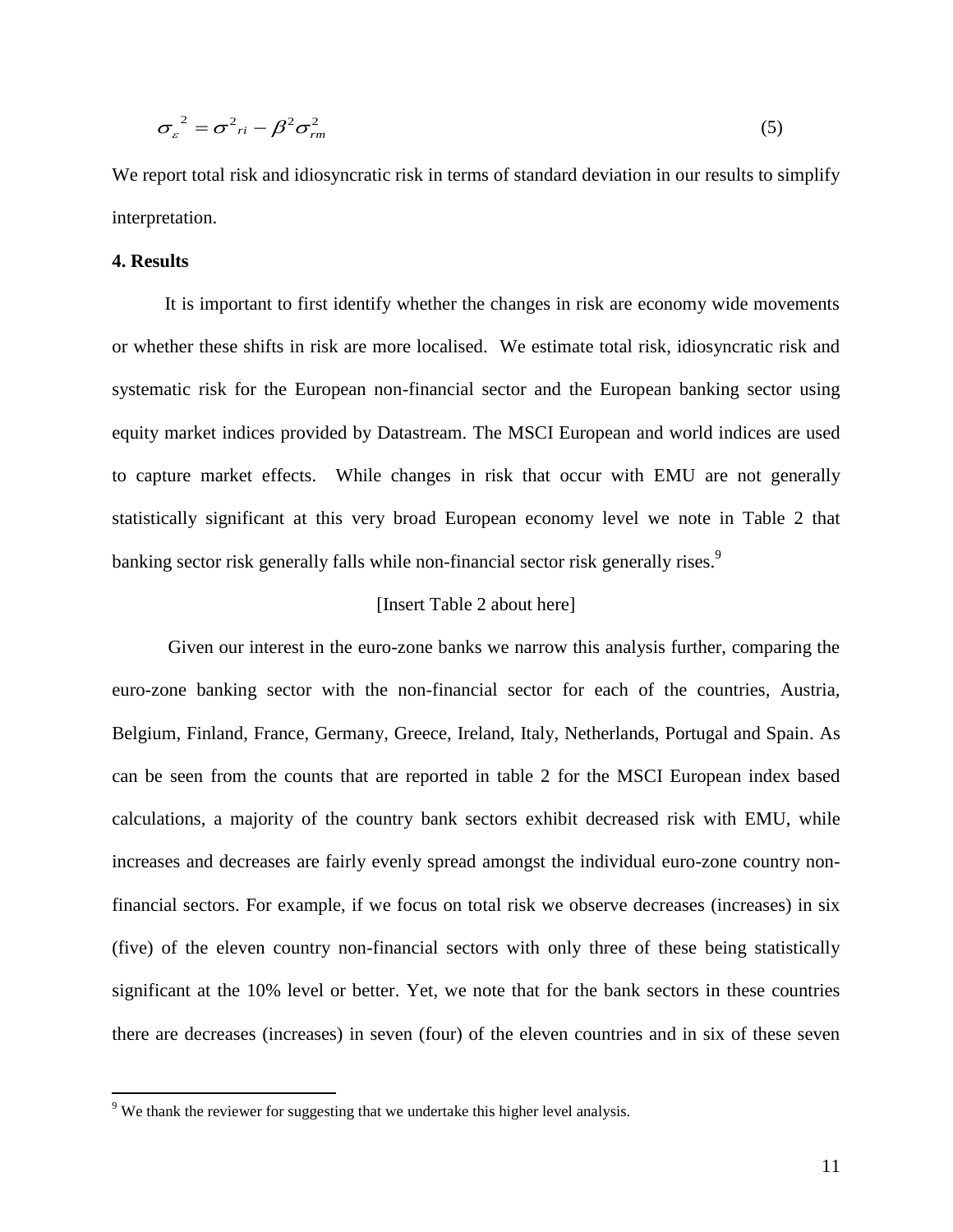cases the decline is statistically significant at the 10% level or better. The euro-zone country sector based results suggest that important changes have occurred in the banking sectors of these countries that are not closely reflected in the respective non-financial sectors.

To gain a better idea of the impact of the EMU period at the individual bank level we repeat the analysis using individual bank total risk, idiosyncratic risk and systematic risk and find that these risk measures have also reduced substantially with EMU for a majority of the eurozone banks in our sample (See Table 3 and 4). Thus, we find support for our three hypotheses and this support is evident at both the individual bank level and the bank sector level (proxied by equally weighted and value weighted portfolios of the banks in our sample<sup>10</sup>). The decrease in risk is particularly evident for Austrian, French, Italian, Greek, Portuguese and Spanish banks (See Tables 3 and 4). From Table 3, Panel A, we note that 67 of the 96 euro zone banks (70% of the sample) exhibit a decline in total risk on average of 19%, with more than half of these declines being statistically significant. Further, bank idiosyncratic risk (Panel B, Table 3) declined 10% on average with 58 of the 96 banks (60% of the sample) exhibiting decreased risk. Further, there was a 19% decrease in systematic risk on average with declines observed in 63 of the banks in the sample (64% of the sample). Regardless of risk measure, almost half of the declines are statistically significant. The sample includes both commercial banks and bank holding companies with the declines evident broadly across the sample. Regardless, there are a few banks, particularly the German banks that show an increase in total risk and idiosyncratic risk in particular.

#### [Insert Tables 3 and 4 about here]

Given the important links that exist between the euro-zone countries and the neighbouring euro-zone countries we also conduct analysis of the change in risk for banks in the

 $\overline{a}$ 

 $10$  The results for equally weighted and market value weighted portfolio is not reported but is available upon request.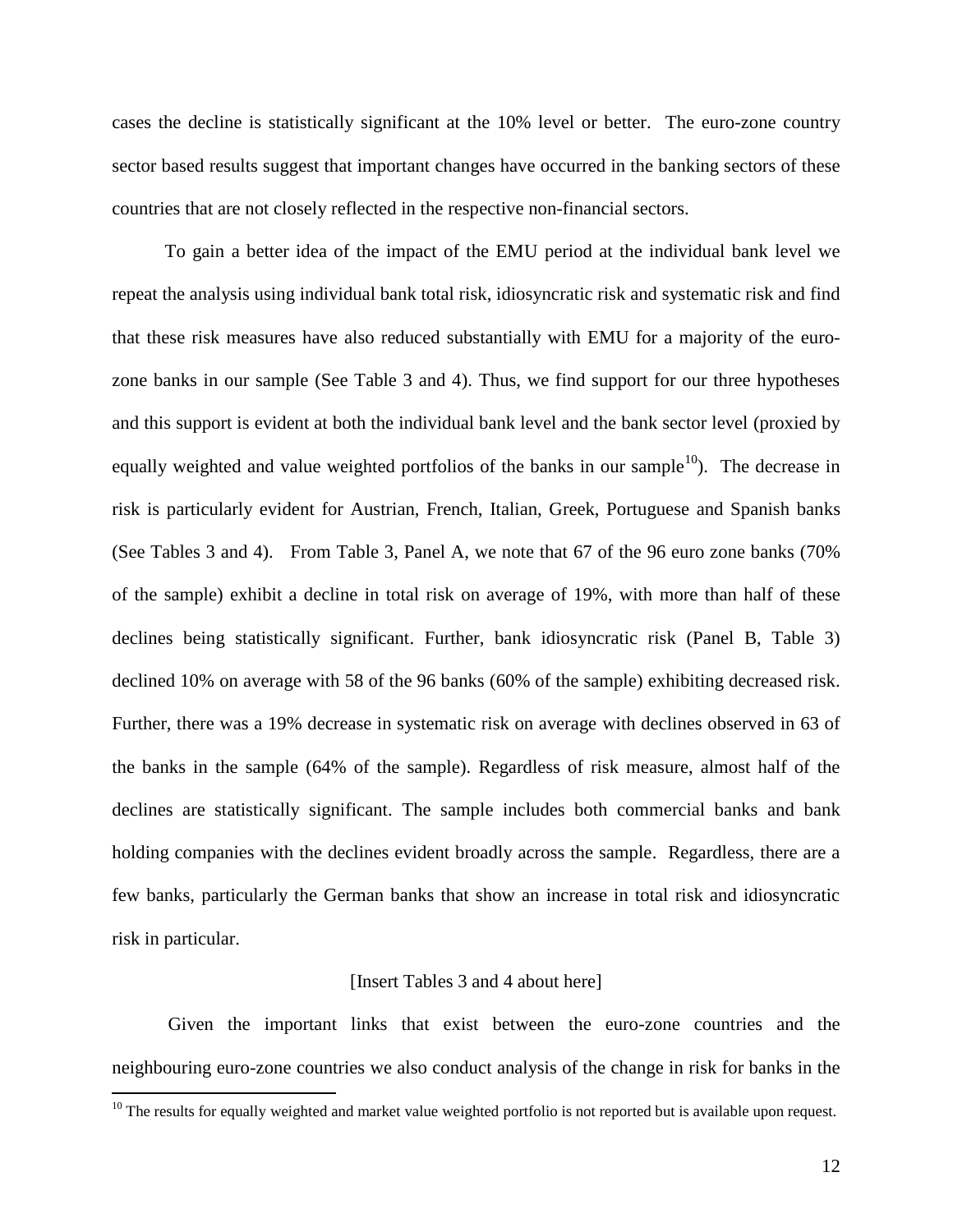countries, Denmark, Norway, Sweden, Switzerland and the United Kingdom. We find a general decrease in bank equity risk in Sweden and United Kingdom but an increase in total risk and idiosyncratic risk in Denmark. One possible explanation for this result may be interpreted in terms of the formation of EMU leading to an increase the European financial market integration (Allen and Song, 2005). Furthermore, Europe is fairly unique in terms of the level of bank consolidation that occurred in its banking system during the period from 1999 to 2003, particularly when compared to other regions such as the USA and Asia. Regional integration between euro-zone and non euro-zone European countries may help to explain this effect over the last ten years (Allen and Song, 2005).

We run chi-square tests to test for statistical significance of the proportion of banks with decreases in risk relative to those with increases in risk. Under ordinary circumstances it would be expected that individual bank risk is as likely to rise as it is to fall (null hypothesis) and on the basis of this expectation we construct chi-square tests to test the proportion of banks that exhibit a change in risk with EMU. These tests show that a statistically significant proportion of the euro-zone bank sample exhibited a decrease in total risk (Prob. = 0.00), idiosyncratic risk (Prob.  $= 0.01$ ) and systematic risk (Prob.  $= 0.00$ ) with introduction of EMU. This provides further support for our hypotheses with respect to the euro-zone banks. We also performed this test using the neighbouring non euro-zone banks with support only for hypothesis three for the non euro-zone banks.<sup>11</sup> There is a significant proportion of the euro-zone banks with decreased risk, though the decreases in risk are not so widespread in the neighbouring non euro-zone country sample, particularly for total risk and idiosyncratic risk.

 $\overline{a}$ 

<sup>&</sup>lt;sup>11</sup> Although the chi-square test for systematic risk was statistically significant (Prob.  $= 0.00$ ), the null could not be rejected for either total risk (Prob.  $= 0.38$ ) or idiosyncratic risk (Prob.  $= 0.23$ ).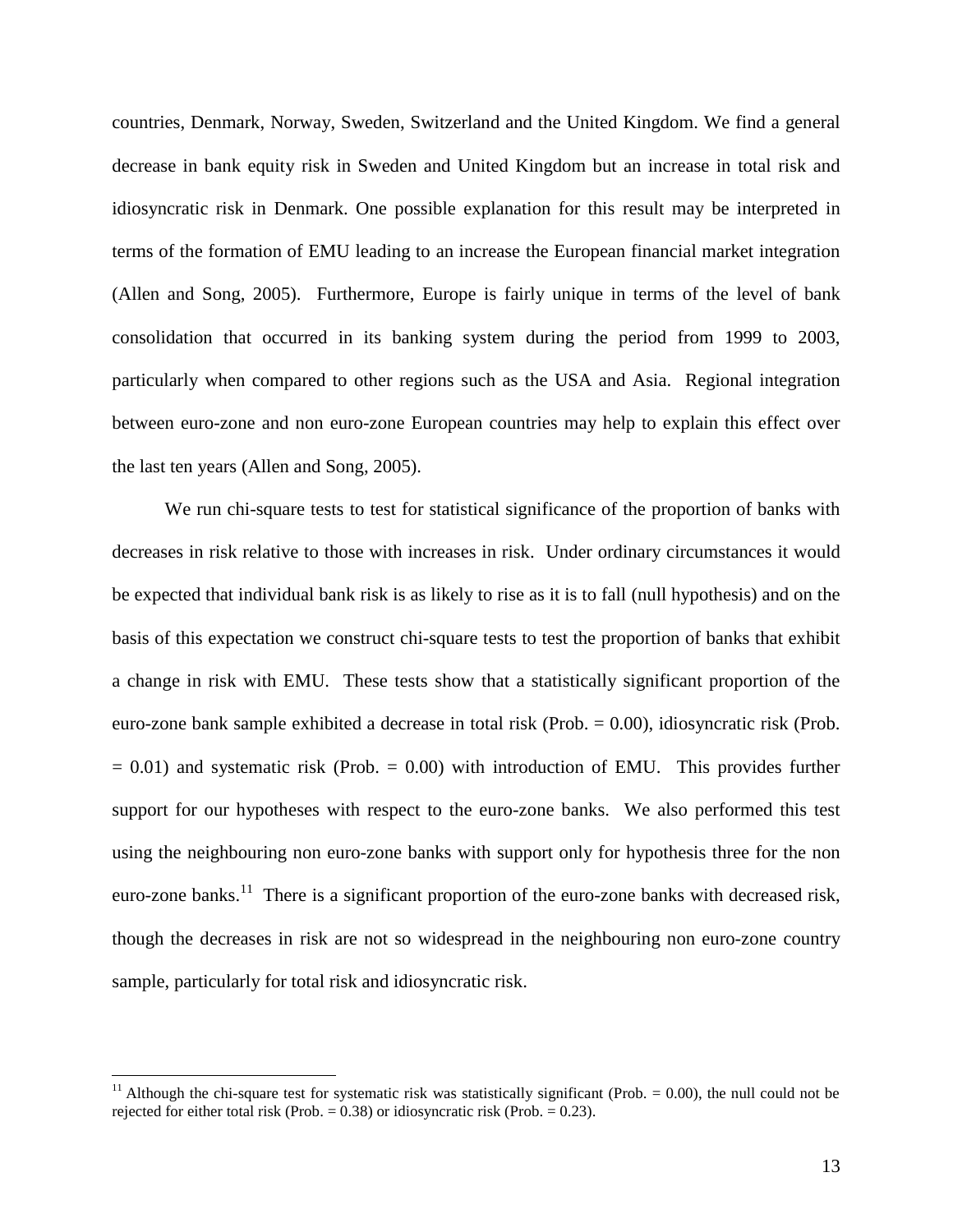It is possible that the recent wave of bank mergers and acquisitions (Pricewaterhouse Coopers, 2006) are unrelated to EMU and that the results we observe in this study are due entirely driven by bank consolidations. This argument would certainly find support in the work of Amihud, DeLong and Saunders (2002), who find that cross-border mergers do not increase the risk of either the domestic bank or the host bank. Yet, it is difficult to see how the formation of the EMU and the recent merger and acquisition activity in Europe can be separated. Indeed, Altunbas and Ibanez (2004) state that the mergers and acquisition growth "…increased in parallel with the introduction of the Monetary Union" (p. 7). We do not attempt to disentangle the relationship that might exist between EMU and the recent merger and acquisition activity though we believe that this activity is closely related with EMU in Europe.

## **5. Robustness**

 $\overline{a}$ 

There are number of further tests that have been conducted to assess the robustness of the results reported so far.<sup>12</sup> First, we test for change in risk using sub samples of the original bank sample, particularly commercial banks divided into foreign exposure banks, regional exposure banks and local exposure banks. Second, we analyse the change in systematic risk, idiosyncratic risk and total risk using the MSCI world index and MSCI Europe index for both individual bank and bank portfolios with both single market model and two-factor market models. We also fit the Fama-French three factor model to the data to assess the impact on market risk after adjustment for size and value characteristics of the bank equity returns. Third, we re-estimate systematic risk using dummy variables to adjust for some of the critical events that have occurred during the study period, such as the Asian crisis 1997, the Russian ruble crisis 1998 and the internet bubble 2000. Fourth, we re-estimate all of the country wide results using individual country commercial bank indices. Fifth, we compare the change in risk for banking and non-financial indices. Sixth,

 $12$  Further details on the robustness of the results are available upon request.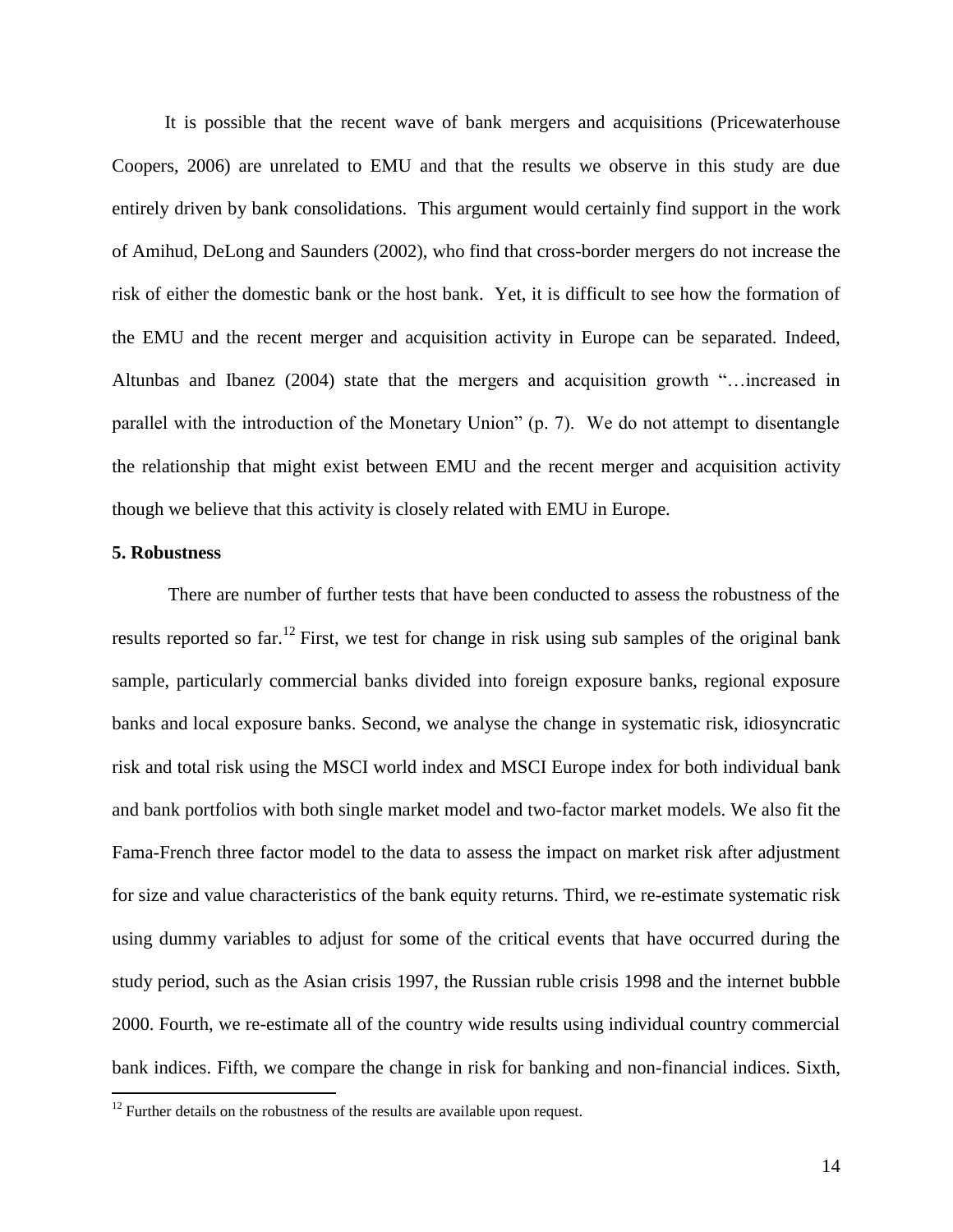we test to see whether this is a purely euro effect or whether similar changes in bank risk are observed for neighbouring non euro-zone banks. Seventh, we test for the impact of excluding the Italian savings banks from the sample.<sup>13</sup> Eighth, we generate CUSUM square graphs to check the timing of structural breaks to see whether these are aligned with the date when the EMU was put into place. Finally, we test to see whether changes in the level of economic growth could explain the decrease in bank risk.

The results from sensitivity tests, one through eight, are consistent with our primary results. However, with regard to the final test, while changes in total risk and idiosyncratic risk are negatively correlated with changes in GDP across the countries in the sample, changes in systematic risk are positively correlated with changes in GDP. The inconsistency in estimated correlation sign suggests that GDP growth does not provide a complete explanation for the decrease in risk that we observe across all three risk measures used in this study. We leave further analysis of this question to future research.

# **6. Conclusion**

 $\overline{a}$ 

The aim of this paper is to assess the impact of EMU on euro-zone bank equity risk. We find that over 70% of the banks reduced their total risk. More than 60% of the banks exhibit a reduction in idiosyncratic risk and 64% of the banks exhibit a decrease in systematic risk. The banks that exhibit a decrease in bank equity risk are clustered in countries like Austria, France, Greece, Italy, Portugal and Spain. Our results are robust to a number of different test specifications.

Apparently, the euro-zone banking sector has been able to deal with the macroeconomic shocks arising from EMU. There has certainly been an increase in domestic and cross border merger activity since the formation of EMU and it has been argued that this has lead to an

 $13$  We thank the referee for alerting us to this possible problem.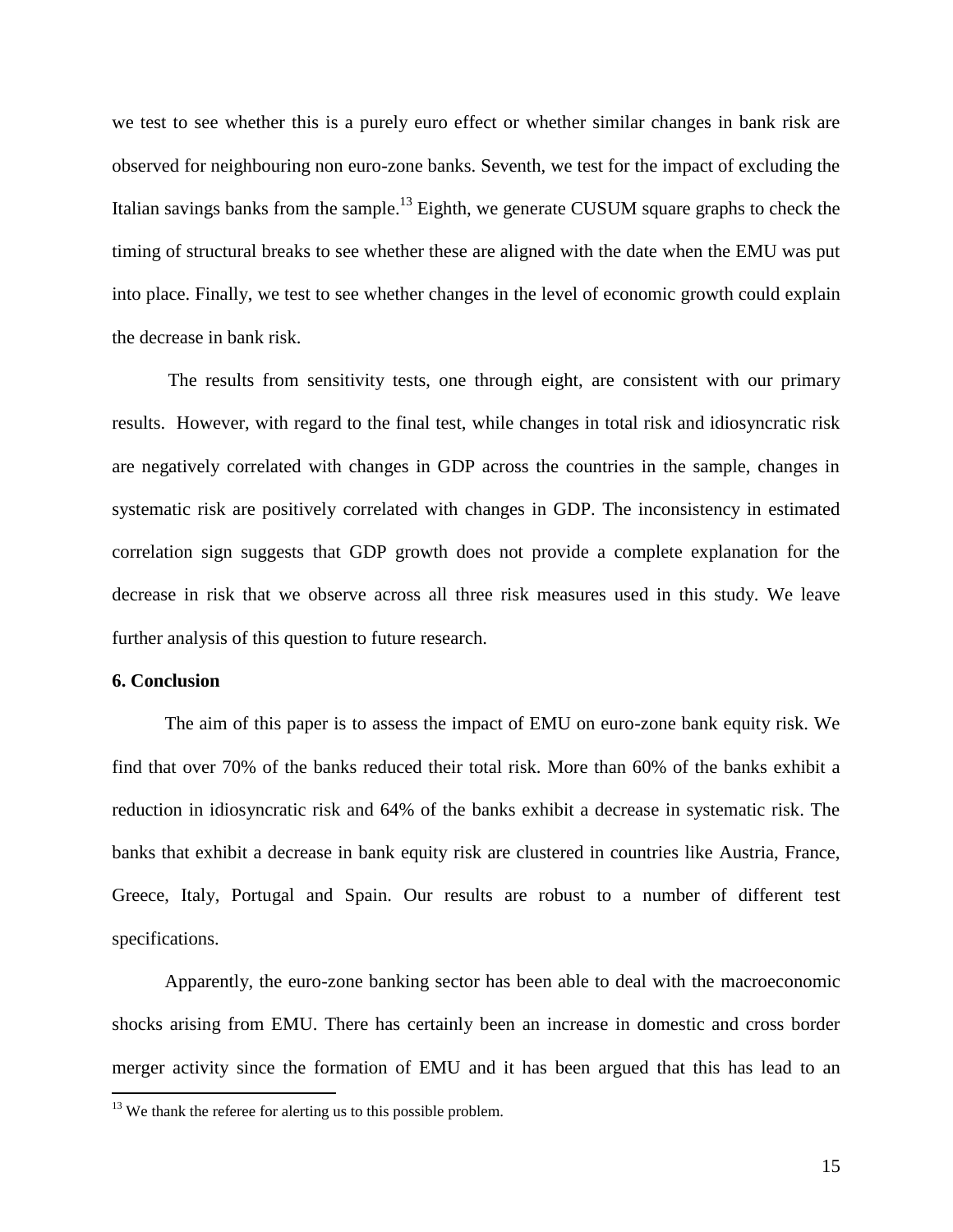increase in financial integration among the euro-zone countries. We also note a reduction in bank equity risk in some of the neighbouring non-euro-zone European country banks with the formation of EMU.

We argue that our analysis contributes to the literature dealing with the impact of regulatory change on the bank sector. The results portray an impressive picture of a banking system which has faced financial deregulation, comprehensive changes associated with EMU as well as several major financial crises. Yet, a large proportion of the commercial banks and bank holding companies across Europe exhibit reduced equity risk over the decade.

Our results are consistent with the contention that financial integration among the European banks may have resulted in reduced operating risk through decreased foreign exchange risk exposures, decreased differences in legislation and accounting and in simplification of European securities regulation. There has also been a rapid increase in bank merger and acquisition activity since 1999 with the beginning of EMU. These important changes could account for individual bank equity risk reduction that we note in this study. Furthermore, the reduction in risk in some non euro-zone European country banks suggests the possibility of spill over effects from the EMU. However, the reduction in risk in non euro-zone banking industry is not as pronounced as it is for EMU members.

While equity risk reduction is apparent in most countries in our sample, an important exception is the German banking industry, where we observe an increase in bank equity risk an average. The German banking industry is dominated by Sparkassen-Finanzgruppe which includes savings and Landesbanken. This peculiarity of the German banking system is said to have limited bank consolidation, lowered market concentration, and facilitated continuing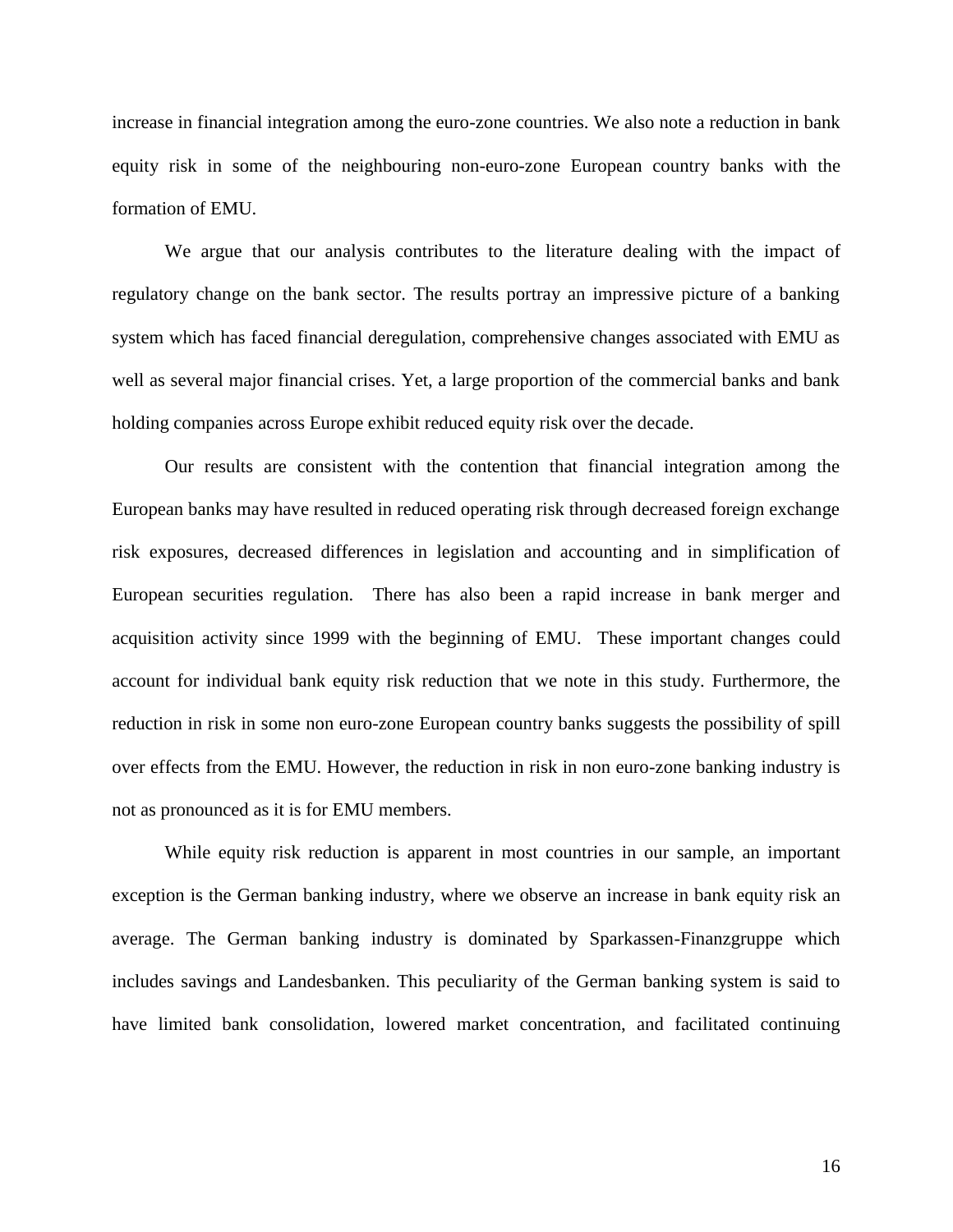fragmentation in the market and may well explain the risk increases that we observe in this study.

Policy makers should perhaps focus on gaining a better understanding of what European bank capabilities helped them to reduce equity market risk while adapting to a rapidly changing economic climate. From the point of view of EMU, the major policy implication of this analysis is perhaps one of unintended consequences. While there was little academic discussion concerning the impact of EMU on the banks, it appears that EMU has had a marked impact on European bank equity risk. This decrease in risk occurs at the systematic, idiosyncratic and total risk level. And, while the majority of banks show a decrease in risk, there is a substantial number where a statistically significant decline in risk is observed. One question for future research is whether this decline in bank equity risk is due to bank portfolio diversification, bank mergers and acquisitions, increased equity holdings, changing income or the internationalization of the eurozone banks as they take a more active part in the Eastern European markets.

#### **Acknowledgements**

We thank the editor, Ike Mathur, and an anonymous referee for their recommendations. We acknowledge the comments and suggestions of participants at the  $19<sup>th</sup>$  Australasian Banking and Finance Conference (2006) and at the RMIT School of Economics, Finance and Marketing seminar series in 2006. We also thank Professor Barry Williams for his helpful comments and advice. The usual caveats apply.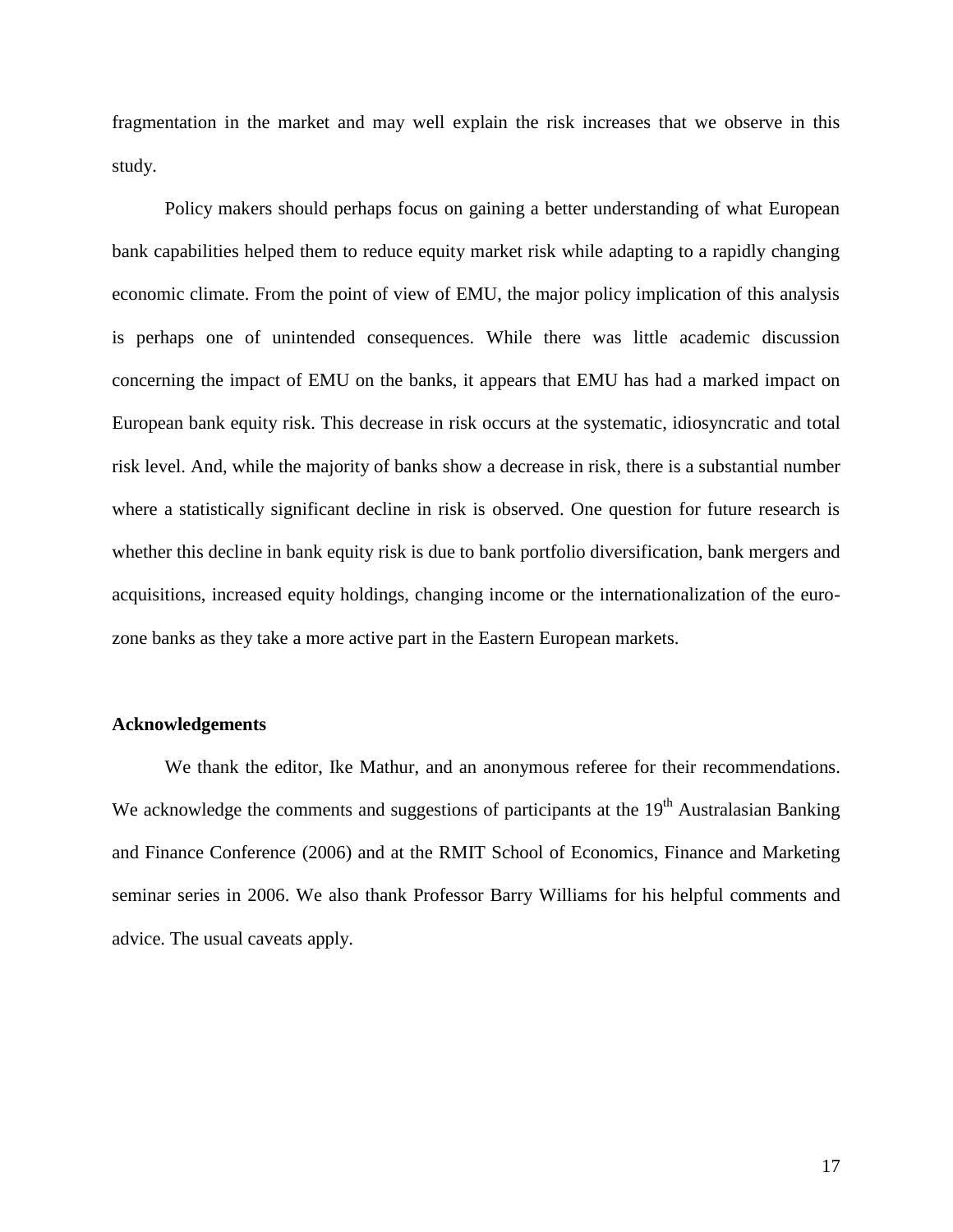## **Reference**

Aharony, J., Saunders, A., Swary, I. 1988. The effects of DIDMCA on bank shareholders' return and risk. Journal of Banking and Finance 12, 317-331.

Akhigbe, A., Whyte, A.M., 2004. The Gramm-Leach -Bliley Act of 1999: risk implications for the financial services industry. The Journal of Financial Research 27, 435-446.

Allen, F., Song, W.L., 2005. Financial integration and EMU. European Financial Management 11, 7-24.

Altunbas, Y., Ibanez, D.M., 2004. Mergers and acquisitions and bank performance in Europe: the role of strategic similarities. Working paper No. 398, European Central Bank. Amihud, Y., DeLong, G.L., Saunders, A., 2002. The effects of cross-border bank mergers on bank risk and value. Journal of International Money and Finance 21, 857-877.

Baele, L. De Jonghe, O., Vennet, R.V., 2007. Does the stock market value diversification? Journal of Banking and Finance 31, 1999-2023.

Bartram, S.M., Taylor, S.J. , Wang, Y.H. , 2007. The euro and European financial market dependence. Journal of Banking and Finance 31, 1461-1481.

Binder, J. J., 1985. Measuring the effects of regulation with stock price data. Journal of Economics 16, 167-183.

Boyd, J.H., De Nicolo, G., 2005. The theory of bank risk taking and competition revisited. Journal of Finance 60, 1329-1343.

Bundt, T.P., Cosimano, T.F., Halloran, J.A., 1992. DIDMCA and market risk: theory and evidence. Journal of Banking and Finance 16, 1179-1193.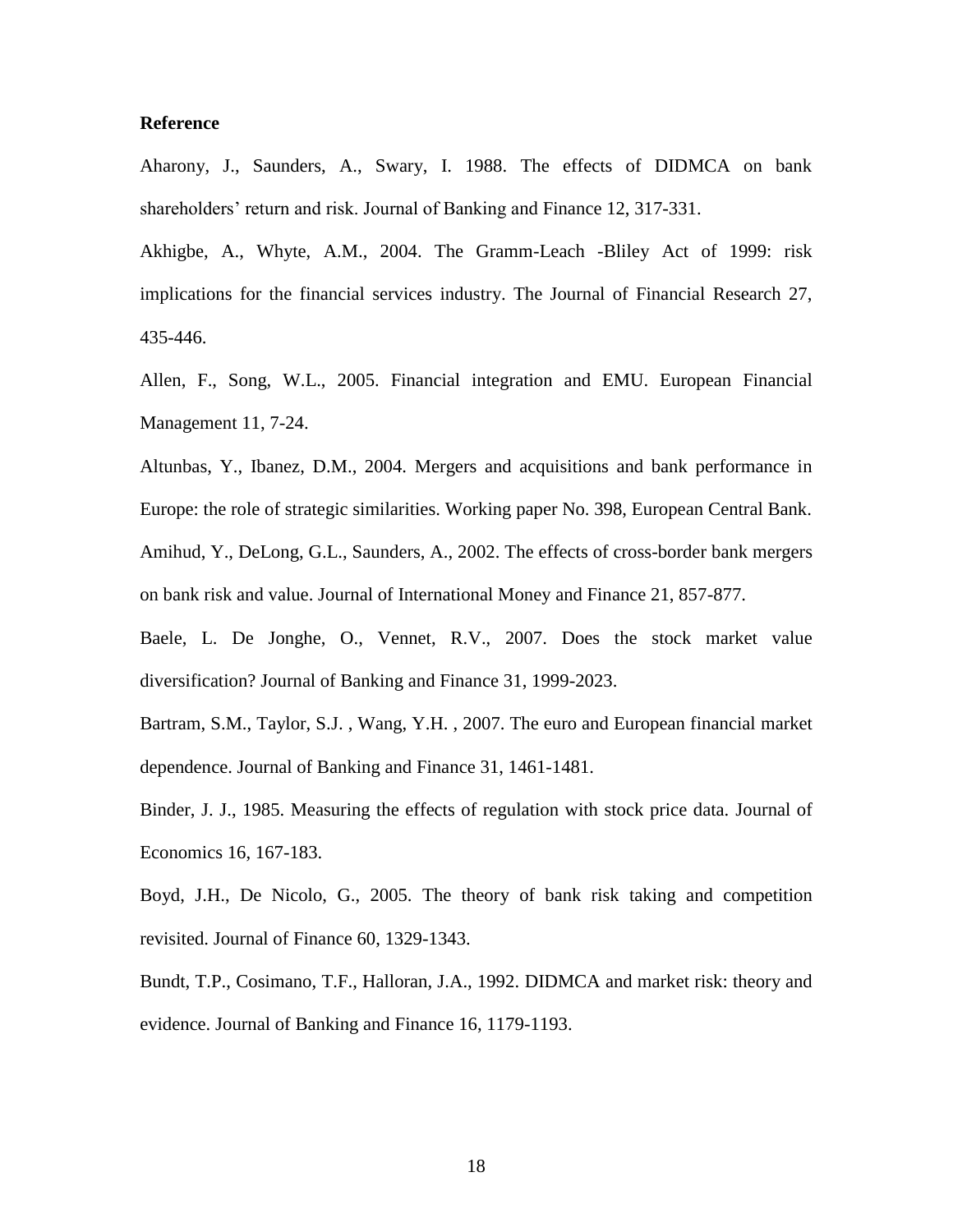Campbell, J.Y., Lettau, M., Malkiel, B.G., Xu, Y., 2001. Have individual stocks become more volatile? An empirical exploration of idiosyncratic risk. Journal of Finance 56, 1- 43.

Carletti, E., Hartmann, P., Spagnolo, G., 2006. Bank mergers, competition and liquidity. Working paper No. 2006/08, Centre for Financial Studies.

Craig, B., Santos, J.C., 1997. The risk effects of bank acquisitions. Federal Reserve Bank of Cleveland. Economic Review, 25-35.

Diamond, D.W., Dybvig, P.H., 1983. Bank runs, deposit insurance and liquidity. Journal of Political Economy 91, 401-419.

Demsetz, R.S., Strahan, P.E., 1997. Diversification, size and risk at bank holding companies. Journal of Money, Credit and Banking 29, 300-313.

Dewatripont, M., Tirole, J., 1994. The prudential regulation of banks. The Walras- Pareto Lectures at the École des Hautes Études Commerciales, Université de Lausanne. MIT Press: London.

Francis, B.B., Hunter, D.M., 2004. The impact of euro on risk exposure of the world's major banking industries. Journal of International Money and Finance 23, 1011-1042.

Galloway, T.M., Lee, W.B., Roden, D.M., 1997. Banks' changing incentives and opportunities for risk taking. Journal of Banking and Finance 21, 509-527.

Goddard, J., Molyneux, P., Wilson, J.O.S., Tavakoli, M, 2007. European banking: An overview. Journal of Banking and Finance 31, 1911-1935.

Houston, J.F., Stiroh, K., 2006. Three decades of financial sector risk. Federal Reserve Bank of New York. Staff Report No. 248.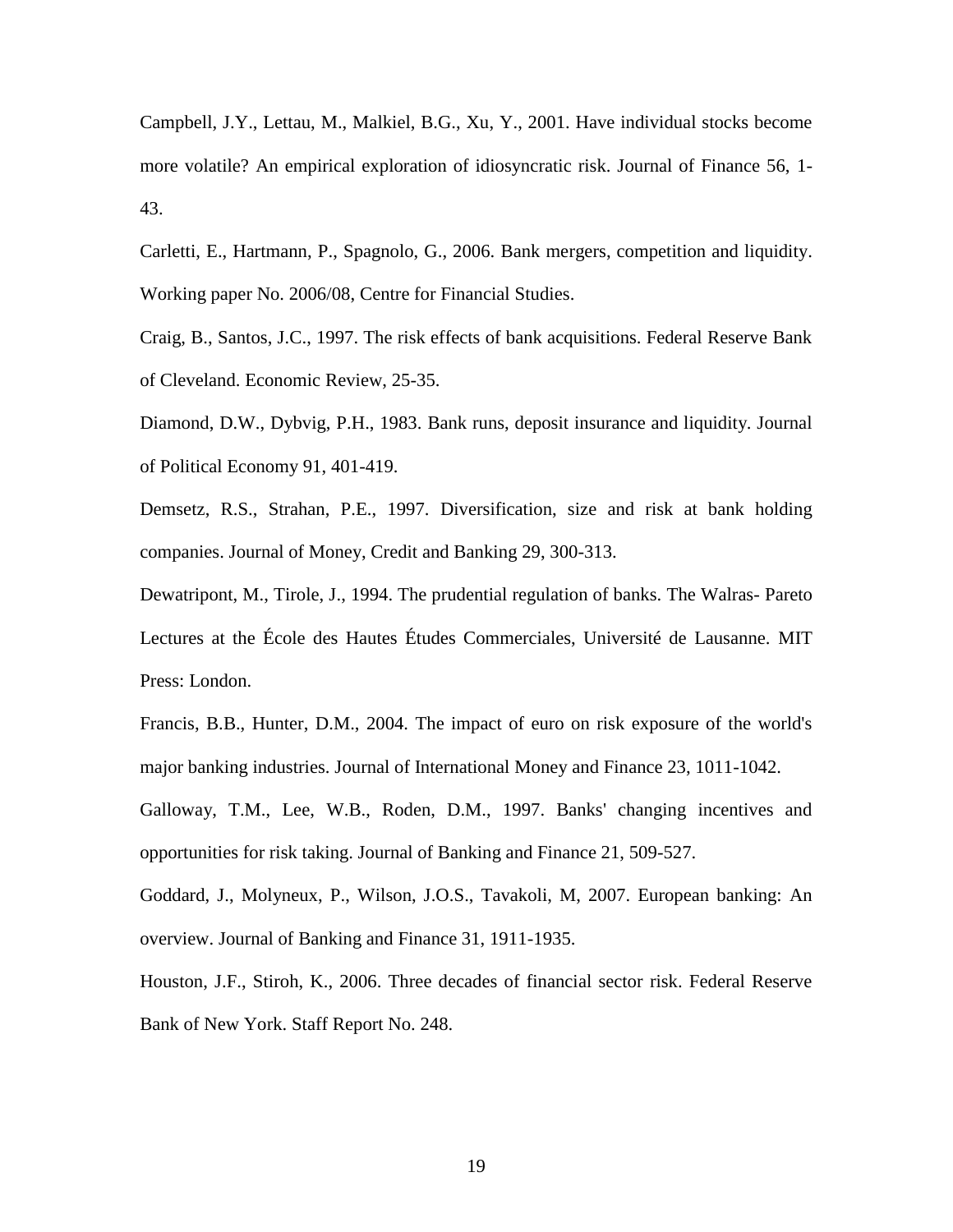Hughes, J.P., Lang, W., Mester, L.J., Moon, C., 1996. Efficient banking under interstate branching. Journal of Money, Credit and Banking 28, 1045-1071.

Kane, E.J., Unal, H., 1988. Changes in market assessments of deposit-institution riskiness. Journal of Financial Services Research 1, 207-229.

Marco, T.G., Robles-Fernandez, M.D., in press 2007. Risk-taking behaviour and ownership in the banking industry: the Spanish evidence. Journal of Economics and Business.

Park, S., 1994. Explanations for he increased riskiness of banks in 1980s, Federal Reserve Bank of St. Louis 76, 3-23.

Pricewaterhouse Coopers, 2006. European banking consolidation. Working paper.

(http://www.pwc.com/extweb/pwcpublications.nsf/docid/8ec8b5ad78c51cbe8525716400 3d6ff4)

Salas, V., Saurina, J., 2003. Deregulation, market power and risk behavior in Spanish banks. European Economic Review 47, 1061-1075.

Smirlock, M., 1984. An analysis of bank risk and deposit rate ceilings: evidence form the capital markets. Journal of Monetary Economics 13, 195-210.

Staikouras, C.K., Koustsomanoli-Fillipaki, A., 2006. Competition and concentration in the new European banking landscape. European Financial Management 12, 443-482.

Stein, J.C., 1987. Informational externalities and welfare-reducing speculation. The Journal of Political Economy 95, 1123-1145.

Strahan, P.E., 2006. Bank diversification, economic diversification? Economic Letter. Federal Reserve Bank of San Francisco. [www.highbeam.com/docs/1G1-146354008.](file:///F:/december6/www.highbeam.com/docs/1G1-146354008)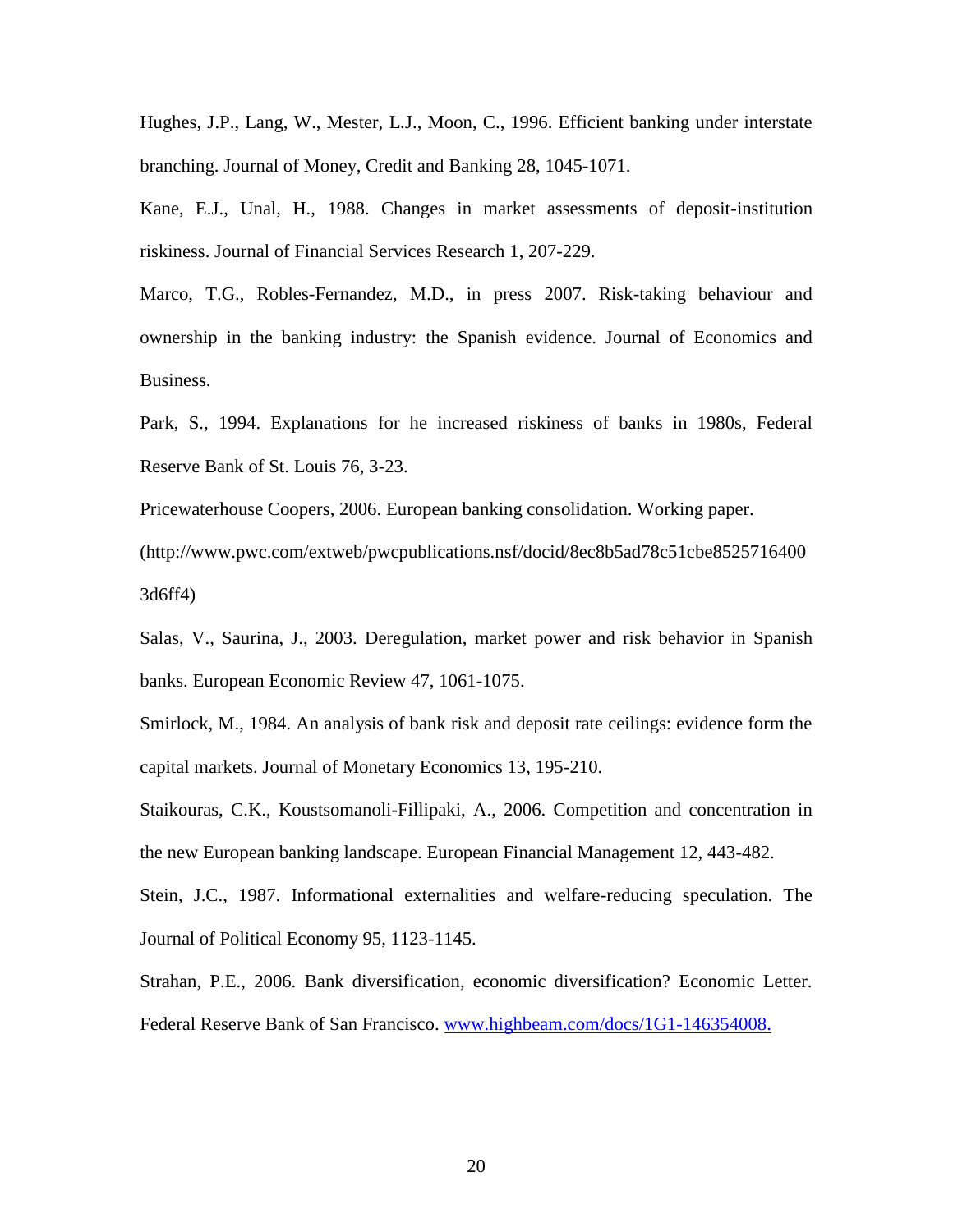## **Table 1 Descriptive statistics of the sample**

This table presents descriptive statistics for monthly returns for the euro-zone countries and the non-euro zone EU countries. All returns are in the local currency. Mean is the average return for the banks listed in the country, Median is the middle return observation for the banks, St. Dev. is the average monthly return standard deviation for the banks, Max. (Min.) is the maximum (minimum) return observed for any of the banks within the country, Skew is the average skewness value and Kurt. is the average kurtosis estimate for the banks in the country, Obs. refers to the number of bank-month observations available for the country and Banks refers to the number of bank shares included in the sample that are listed in the country. It should be noted that for the Finnish bank, Alandsbanken, both the A and the B shares are included in our sample. This leads to a total number of 96 banks from euro-zone countries and 85 banks from non eurozone countries that are subject to analysis.

|                | Mean | Median | St. Dev | Max. | Min.    | Skew    | Kurt. | Obs. | Banks          |
|----------------|------|--------|---------|------|---------|---------|-------|------|----------------|
| Euro zone      |      |        |         |      |         |         |       |      |                |
| Austria        | 0.01 | 0.00   | 0.04    | 0.23 | $-0.21$ | 0.70    | 6.57  | 613  | 5              |
| Belgium        | 0.01 | 0.02   | 0.08    | 0.26 | $-0.39$ | $-0.65$ | 3.00  | 385  | 3              |
| Finland        | 0.01 | 0.00   | 0.17    | 1.10 | $-1.14$ | $-0.02$ | 18.74 | 753  | 6              |
| France         | 0.01 | 0.01   | 0.08    | 0.30 | $-0.52$ | $-1.12$ | 8.28  | 1035 | 7              |
| Germany        | 0.01 | 0.00   | 0.10    | 0.83 | $-0.67$ | 0.12    | 12.33 | 1468 | 11             |
| Greece         | 0.02 | 0.01   | 0.14    | 1.01 | $-0.67$ | 0.97    | 5.99  | 1360 | 9              |
| Ireland        | 0.02 | 0.03   | 0.08    | 0.31 | $-0.28$ | $-0.21$ | 1.33  | 544  | $\overline{4}$ |
| Italy          | 0.01 | 0.01   | 0.09    | 0.94 | $-0.56$ | 0.89    | 8.86  | 3773 | 28             |
| Netherlands    | 0.02 | 0.02   | 0.09    | 0.95 | $-0.41$ | 1.48    | 19.45 | 544  | 3              |
| Portugal       | 0.01 | 0.00   | 0.07    | 0.44 | $-0.28$ | 0.66    | 5.05  | 774  | 6              |
| Spain          | 0.02 | 0.01   | 0.07    | 0.41 | $-0.40$ | 0.13    | 5.26  | 816  | 14             |
| Non euro-zone  |      |        |         |      |         |         |       |      |                |
| Denmark        | 0.02 | 0.01   | 0.05    | 0.91 | $-0.41$ | 2.78    | 34.78 | 6056 | 44             |
| Norway         | 0.02 | 0.02   | 0.07    | 0.23 | $-0.40$ | $-0.92$ | 5.59  | 272  | $\overline{2}$ |
| Sweden         | 0.01 | 0.01   | 0.09    | 0.46 | $-0.63$ | $-0.75$ | 6.65  | 638  | 5              |
| Switzerland    | 0.01 | 0.00   | 0.07    | 0.55 | $-0.55$ | $-0.21$ | 13.08 | 3621 | 26             |
| United Kingdom | 0.01 | 0.01   | 0.09    | 0.44 | $-0.45$ | $-0.49$ | 3.05  | 986  | 8              |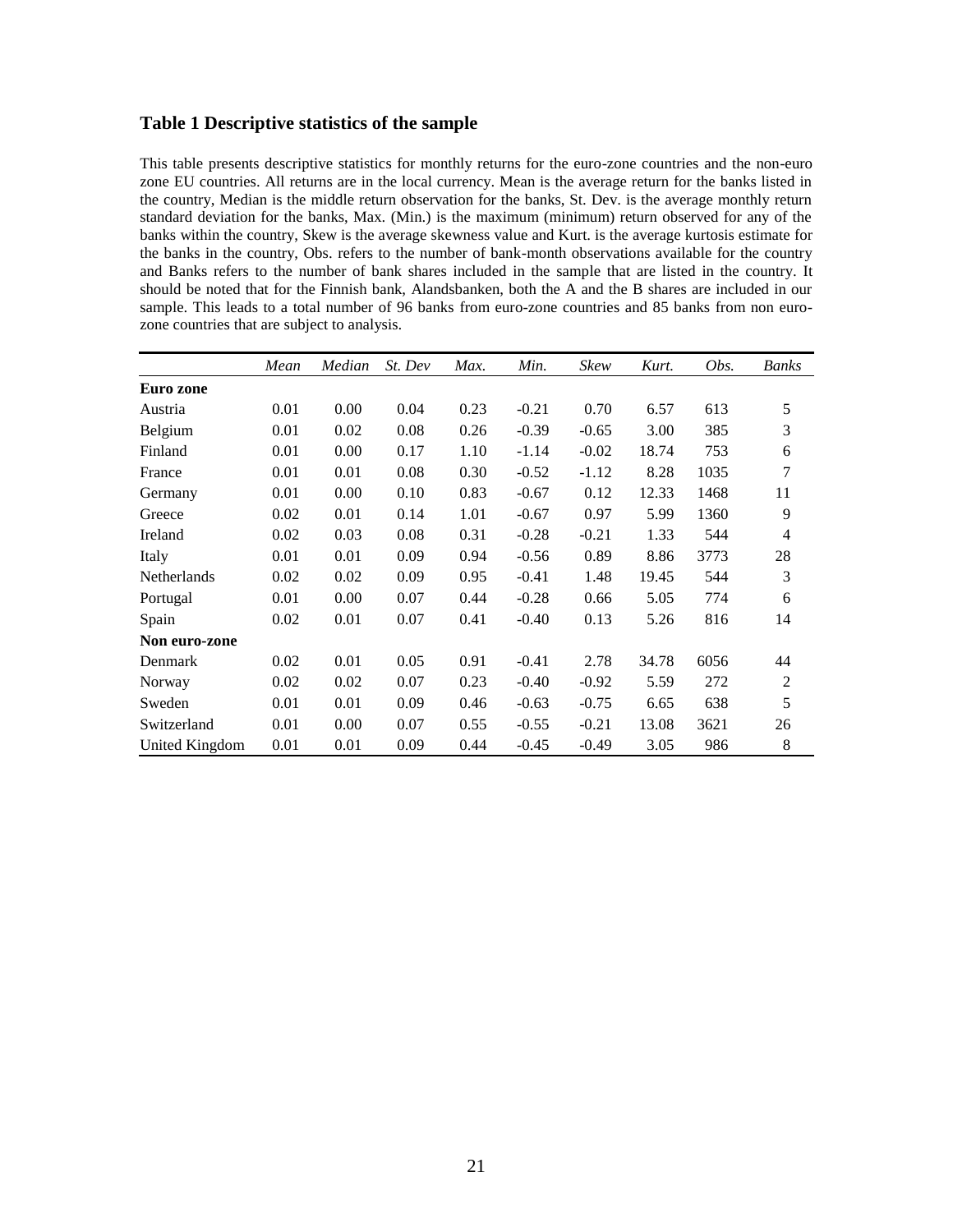# **Table 2 European bank sector risk versus European non-financial sector risk**

This table reports the results of total, idiosyncratic and systematic risk estimation based on Datastream indices for the European region. We calculate changes in risk using the non-financial sector index and the banking sector index to provide an indication of the different effects observed with EMU for these two sectors. The total risk and idiosyncratic risk estimates are expressed as standard deviation. The systematic and idiosyncratic risk estimates are calculated using two MCSI indices, the MSCI Europe index and the MCSI World index. F-test Prob is the probability attached to the F-test for change in variance and t-stats refers to the ttest on the change in systematic risk across the period. To provide some indication of the change in risk exhibited across the euro-zone countries we repeat the analysis at the country level and count the number of countries reporting a decrease in risk  $(CN<sup>*</sup>)$  or an increase in risk  $(CN<sup>+</sup>)$  as well as the number of countries with a statistically significant decrease in risk (CN<sup>\*\*</sup>) or a statistically significant increase in risk (CN++). These counts appear in the Difference columns of the table with the count of the statistically significant changes reported in parentheses.

|                      |                   | Total risk         |            |                | Idiosyncratic<br>risk |                    |            |                | Systematic risk       |          |
|----------------------|-------------------|--------------------|------------|----------------|-----------------------|--------------------|------------|----------------|-----------------------|----------|
| <b>MSCI</b> Indexes  | Pre<br><b>EMU</b> | Post<br><b>EMU</b> | Difference | F test<br>Prob | Pre<br><b>EMU</b>     | Post<br><b>EMU</b> | Difference | F test<br>Prob | Changes<br>in $\beta$ | t-stats  |
| <b>Europe Index</b>  |                   |                    |            |                |                       |                    |            |                |                       |          |
| Non Financial sector | 0.037             | 0.048              | 0.011      | $0.054+$       | 0.019                 | 0.022              | 0.003      | 0.261          | 0.205                 | $2.66*$  |
| $CN^*(CN^{**})$      |                   |                    | 6(3)       |                |                       |                    | 5(2)       |                | 6(3)                  |          |
| $CN+$ $(CN++)$       |                   |                    | 5(2)       |                |                       |                    | 6(2)       |                | 5(1)                  |          |
| Banking sector       | 0.063             | 0.056              | $-0.007$   | 0.372          | 0.031                 | 0.030              | $-0.001$   | 0.790          | $-0.198$              | $-1.28$  |
| $CN^*(CN^{**})$      |                   |                    | 7(6)       |                |                       |                    | 7(5)       |                | 9(5)                  |          |
| $CN+$ $(CN++)$       |                   |                    | 4(1)       |                |                       |                    | 4(1)       |                | 2(0)                  |          |
| <b>World Index</b>   |                   |                    |            |                |                       |                    |            |                |                       |          |
| Non Financial sector | 0.037             | 0.048              | 0.011      | $0.054+$       | 0.024                 | 0.026              | 0.002      | 0.645          | 0.287                 | $2.68*$  |
| Banking sector       | 0.063             | 0.056              | $-0.007$   | 0.372          | 0.044                 | 0.035              | $-0.009$   | $0.052+$       | $-0.040$              | $-0.210$ |

 $*$ , + significant at 5% (10%) significance level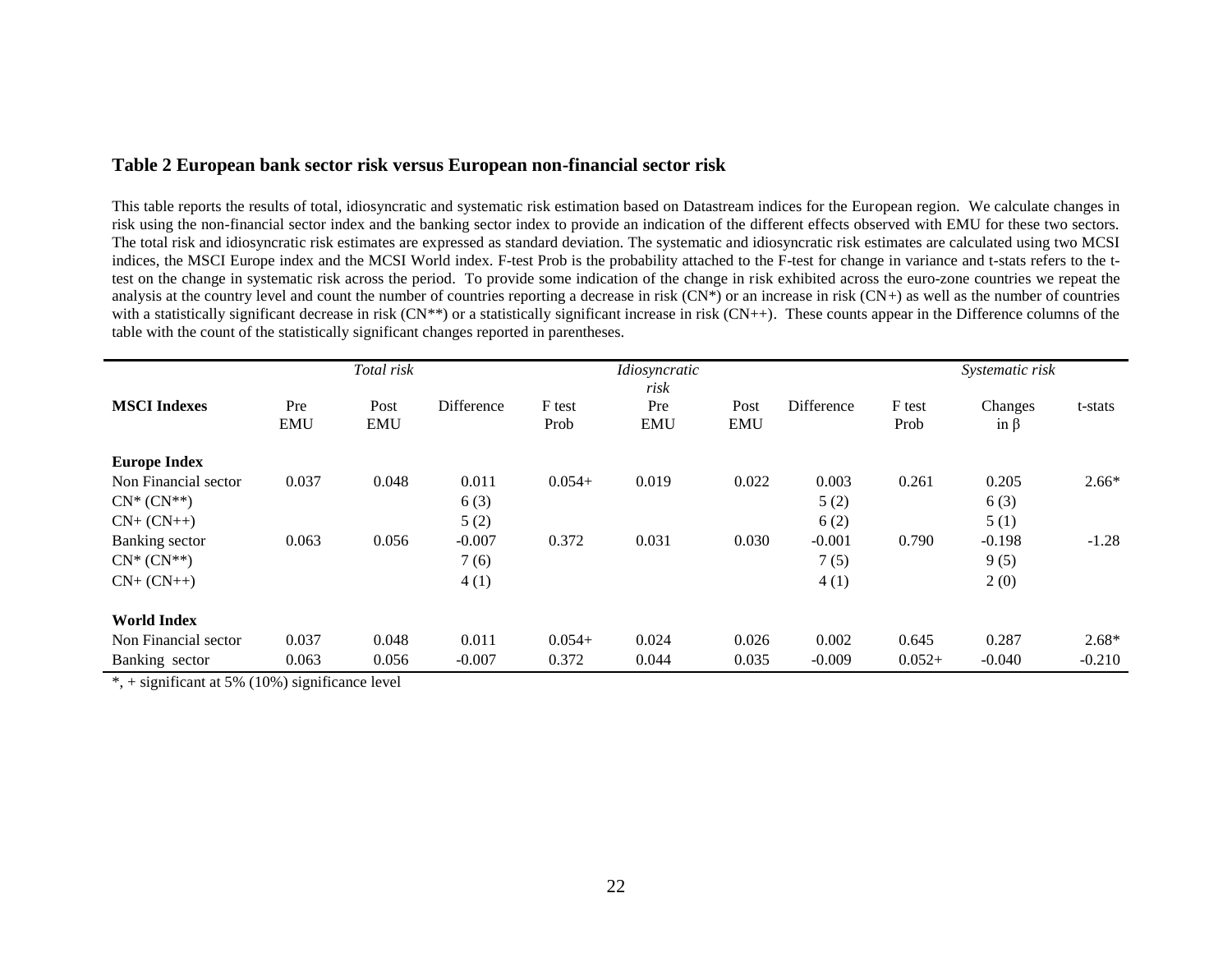#### **Table 3 Estimates of total risk and idiosyncratic risk of European banks**

This table reports results of tests for change in bank equity total and idiosyncratic risk. The average of individual bank total risk estimates for pre EMU and post EMU periods for each country are reported in Panel A along with counts of the number of statistically significant individual bank total risk estimate changes. We use F tests for change in variance. Similar results are reported in Panel B for individual bank idiosyncratic risk estimates. N is the total number of banks that are included in risk calculations for the country. N<sup>\*</sup> is the number of banks with a decrease in total risk. N<sup>\*\*</sup> is the total number of banks with a statistically significant decrease in risk.  $N+$  is the number of banks with an increase in total risk and  $N++$  is the number of banks with a statistically significant increase in total risk at the 5% level of significance. Note that N could exceed the sum of  $N^*$  and  $N^+$  where the risk estimates (to four decimal places) are unchanged. In this regard, N0 shows the number of banks that exhibit no change in risk estimates to four decimal places. Total risk is defined:  $\sigma_{ri}^2 = 1/N \sum_{i=1}^N (R_i - \overline{R})^2$  where  $\sigma_{ri}^2$  is the variance of the return for bank *i*, *R<sub>i</sub>* return of bank *i* and  $\overline{R}$  average bank *i* return. Idiosyncratic risk is defined as  $\sigma_{\varepsilon}^2 = \sigma^2_{ri} - \beta^2 \sigma_{rm}^2$ where  $\sigma_{ri}^2$  is the total risk for bank *i*,  $\sigma_{\varepsilon}^2$  bank return idiosyncratic risk and  $\beta^2 \sigma_{rm}^2$  reflects the impact of systematic risk.

| Country                | Average | Average  | Average  | N              | N <sub>0</sub>   | $N^*$          | $N^**$         | $N+$           | $N++$          |
|------------------------|---------|----------|----------|----------------|------------------|----------------|----------------|----------------|----------------|
|                        | Pre EMU | Post EMU | Change   |                |                  |                |                |                |                |
|                        |         |          |          |                |                  |                |                |                |                |
| Euro zone              |         |          |          |                |                  |                |                |                |                |
| Austria                | 0.063   | 0.045    | $-0.018$ | 5              | 1                | $\overline{4}$ | 3              | $\mathbf{0}$   | $\theta$       |
| Belgium                | 0.071   | 0.077    | 0.006    | 3              | $\theta$         | 1              | $\theta$       | $\overline{2}$ |                |
| Finland                | 0.164   | 0.182    | 0.018    | 6              | $\boldsymbol{0}$ | 5              | $\overline{4}$ | 1              | $\theta$       |
| France                 | 0.100   | 0.063    | $-0.037$ | $\overline{7}$ | 1                | 5              | 5              | 1              |                |
| Germany                | 0.210   | 0.114    | $-0.096$ | 11             | $\theta$         | 1              | $\Omega$       | 10             | 7              |
| Greece                 | 0.152   | 0.134    | $-0.018$ | 9              | $\theta$         | 7              | 4              | 2              |                |
| Ireland                | 0.071   | 0.077    | 0.006    | 4              | $\theta$         | $\theta$       | $\theta$       | $\overline{4}$ | $\overline{0}$ |
| Italy                  | 0.110   | 0.084    | $-0.026$ | 28             | $\theta$         | 22             | 17             | 6              | 1              |
| <b>Netherlands</b>     | 0.089   | 0.084    | $-0.005$ | 3              | $\boldsymbol{0}$ | 3              | 1              | $\mathbf{0}$   | $\overline{0}$ |
| Portugal               | 0.095   | 0.063    | $-0.032$ | 6              | 1                | 5              | $\overline{4}$ | $\mathbf{0}$   | $\theta$       |
| Spain                  | 0.084   | 0.055    | $-0.029$ | 14             | $\theta$         | 14             | 11             | $\overline{0}$ | $\overline{0}$ |
| <b>Total euro zone</b> | 0.110   | 0.089    | $-0.021$ | 96             | 3                | 67             | 49             | 26             | 11             |
|                        |         |          |          |                |                  |                |                |                |                |
| Non euro zone          |         |          |          |                |                  |                |                |                |                |
| Denmark                | 0.049   | 0.055    | 0.006    | 44             | $\mathbf{0}$     | 18             | 6              | 26             | 15             |
| Norway                 | 0.077   | 0.067    | $-0.010$ | $\overline{2}$ | $\mathbf{0}$     | $\overline{2}$ | $\Omega$       | 0              | 0              |
| Sweden                 | 0.092   | 0.093    | 0.001    | 5              | $\boldsymbol{0}$ | $\overline{4}$ | 3              | 1              | 1              |
| Switzerland            | 0.070   | 0.060    | $-0.010$ | 26             | 1                | 16             | 11             | 9              | 4              |
| <b>United Kingdom</b>  | 0.095   | 0.079    | $-0.016$ | 8              | $\boldsymbol{0}$ | 6              | 3              | $\overline{c}$ | 1              |
| Total non euro zone    | 0.077   | 0.071    | $-0.006$ | 85             | 1                | 46             | 23             | 38             | 21             |

|  | Panel A Estimates of total risk for individual banks using country index |  |  |  |  |  |
|--|--------------------------------------------------------------------------|--|--|--|--|--|
|  |                                                                          |  |  |  |  |  |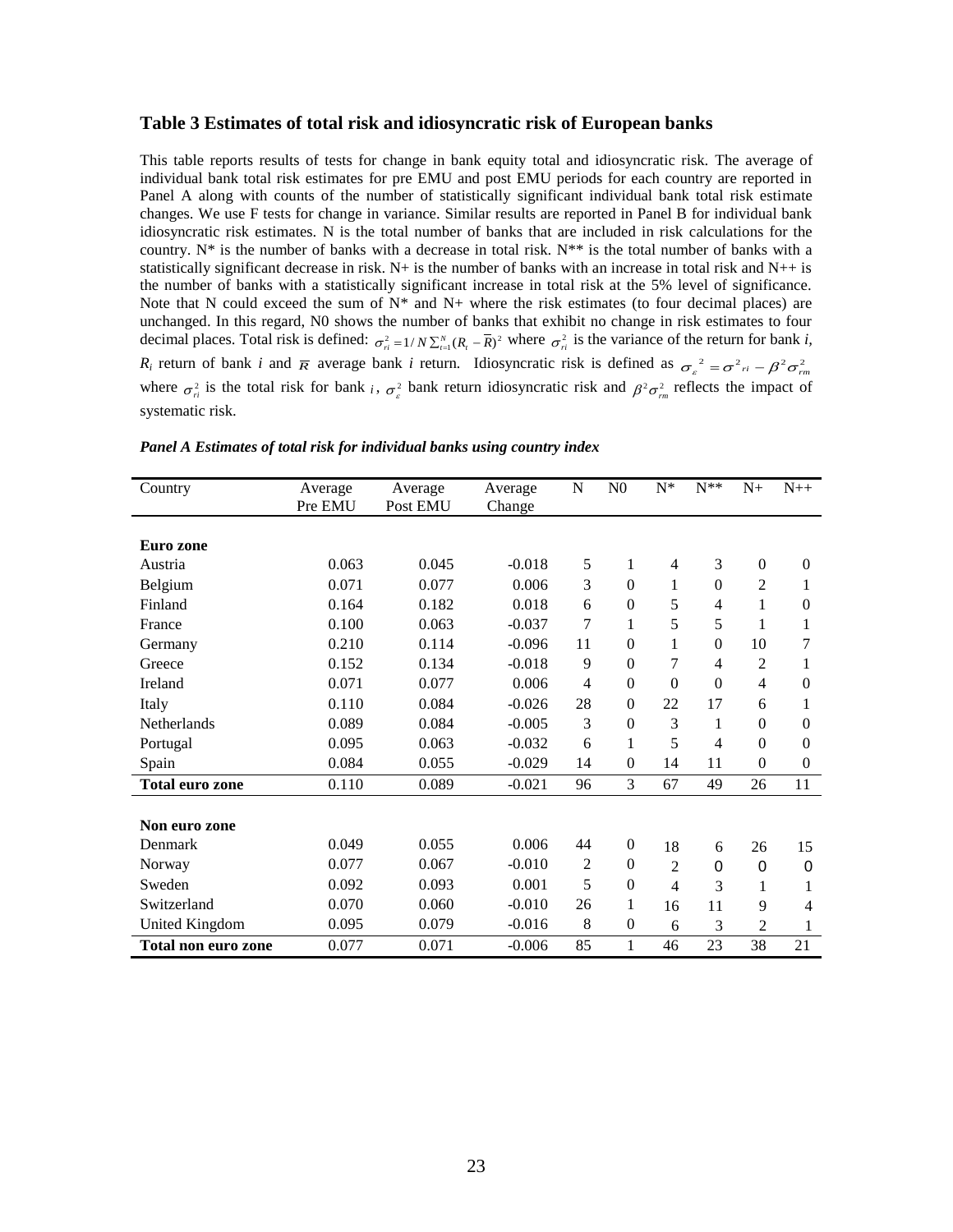| Country                | Average<br>Pre<br><b>EMU</b> | Average<br>Post<br><b>EMU</b> | Average<br>Change | N              | N <sub>0</sub>   | $N^*$          | $N^{\ast\ast}$ | $N_{+}$          | $N++$            |
|------------------------|------------------------------|-------------------------------|-------------------|----------------|------------------|----------------|----------------|------------------|------------------|
|                        |                              |                               |                   |                |                  |                |                |                  |                  |
| Euro zone              |                              |                               |                   |                |                  |                |                |                  |                  |
| Austria                | 0.045                        | 0.032                         | $-0.013$          | 5              | $\boldsymbol{0}$ | 5              | $\mathfrak{2}$ | $\boldsymbol{0}$ | $\mathbf{0}$     |
| Belgium                | 0.055                        | 0.055                         | 0.000             | 3              | 1                | 2              | $\mathbf 1$    | $\theta$         | $\theta$         |
| Finland                | 0.155                        | 0.179                         | 0.024             | 6              | $\overline{0}$   | 4              | 2              | 2                | $\boldsymbol{0}$ |
| France                 | 0.077                        | 0.055                         | $-0.022$          | 7              | $\overline{0}$   | 5              | 5              | 2                | 1                |
| Germany                | 0.055                        | 0.100                         | 0.045             | 11             | $\overline{0}$   | $\overline{2}$ | 1              | 9                | 7                |
| Greece                 | 0.114                        | 0.032                         | $-0.082$          | 9              | $\overline{0}$   | 5              | 3              | 4                | $\overline{c}$   |
| Ireland                | 0.055                        | 0.063                         | 0.008             | 4              | $\overline{0}$   | $\theta$       | $\Omega$       | 4                | $\boldsymbol{0}$ |
| Italy                  | 0.084                        | 0.071                         | $-0.013$          | 28             | 4                | 17             | 11             | 7                | 4                |
| Netherlands            | 0.063                        | 0.063                         | 0.000             | 3              | $\overline{0}$   | 1              | 1              | 2                | $\overline{0}$   |
| Portugal               | 0.071                        | 0.055                         | $-0.016$          | 6              | 1                | 4              | 3              | 1                | $\boldsymbol{0}$ |
| Spain                  | 0.063                        | 0.045                         | $-0.018$          | 14             | $\boldsymbol{0}$ | 13             | 11             | 1                | 1                |
| <b>Total euro-zone</b> | 0.076                        | 0.068                         | $-0.008$          | 96             | 6                | 58             | 40             | 32               | 15               |
|                        |                              |                               |                   |                |                  |                |                |                  |                  |
| Non euro zone          |                              |                               |                   |                |                  |                |                |                  |                  |
| Denmark                | 0.047                        | 0.051                         | 0.004             | 44             | $\overline{0}$   | 15             | 5              | 29               | 17               |
| Norway                 | 0.059                        | 0.055                         | $-0.004$          | $\overline{c}$ | $\boldsymbol{0}$ | 1              |                | 1                |                  |
| Sweden                 | 0.071                        | 0.066                         | $-0.005$          | 5              | $\overline{0}$   | 3              | 3              | 2                | $\mathbf 1$      |
| Switzerland            | 0.054                        | 0.052                         | $-0.002$          | 26             | $\overline{0}$   | 13             | 9              | 13               | 6                |
| United Kingdom         | 0.069                        | 0.062                         | $-0.007$          | 8              | $\boldsymbol{0}$ | 5              | 3              | 3                | 1                |
| Total non euro zone    | 0.060                        | 0.057                         | $-0.003$          | 85             | $\boldsymbol{0}$ | 37             | 20             | 48               | 25               |

# *Panel B Estimates of idiosyncratic risk for individual banks using country index*